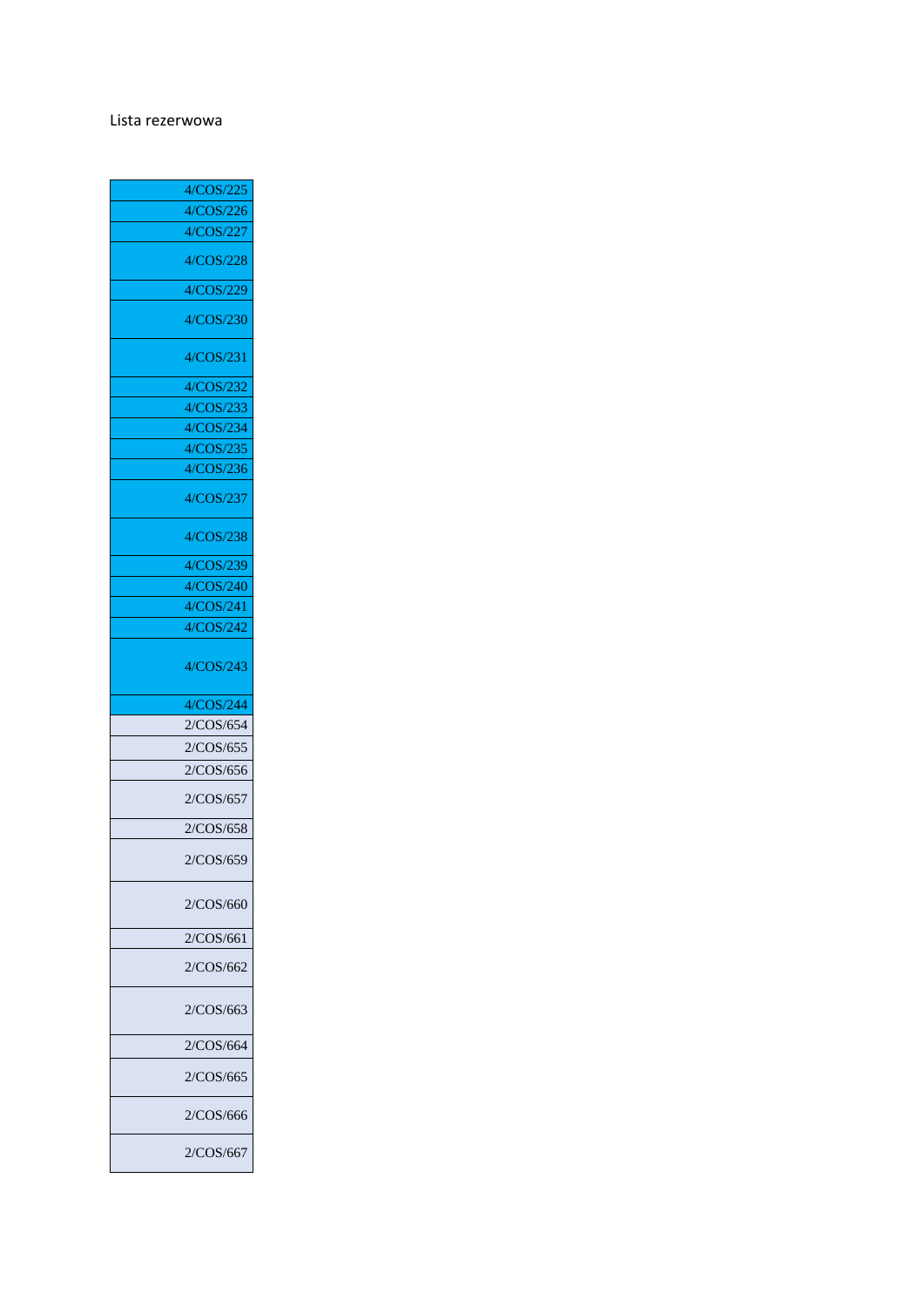| 2/COS/668 |
|-----------|
| 2/COS/669 |
| 2/COS/670 |
| 2/COS/671 |
| 2/COS/672 |
| 2/COS/673 |
| 2/COS/674 |
| 2/COS/675 |
| 2/COS/676 |
| 2/COS/677 |
| 2/COS/678 |
| 2/COS/679 |
| 2/COS/680 |
| 2/COS/681 |
| 2/COS/682 |
| 2/COS/683 |
| 2/COS/684 |
| 2/COS/685 |
| 2/COS/686 |
| 2/COS/687 |
| 2/COS/688 |
| 2/COS/689 |
| 2/COS/690 |
| 2/COS/691 |
| 2/COS/692 |
| 2/COS/693 |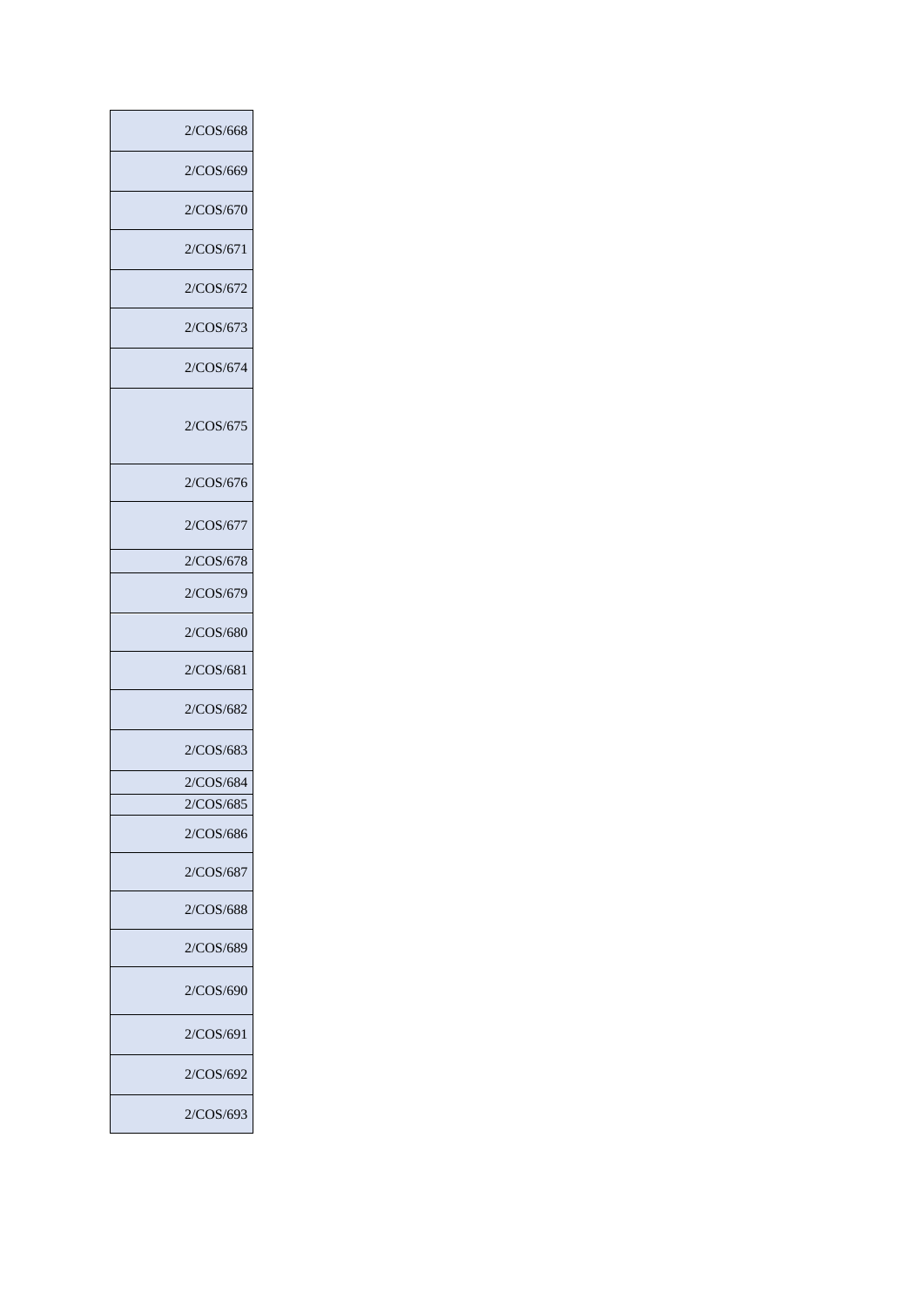| 2/COS/694 |
|-----------|
| 2/COS/695 |
| 2/COS/696 |
| 2/COS/697 |
| 2/COS/698 |
| 2/COS/699 |
| 2/COS/700 |
| 2/COS/701 |
| 2/COS/702 |
| 2/COS/703 |
| 2/COS/704 |
| 2/COS/705 |
| 2/COS/706 |
| 2/COS/707 |
| 2/COS/708 |
| 2/COS/709 |
| 2/COS/710 |
| 2/COS/711 |
| 2/COS/712 |
| 2/COS/713 |
| 2/COS/714 |
| 2/COS/715 |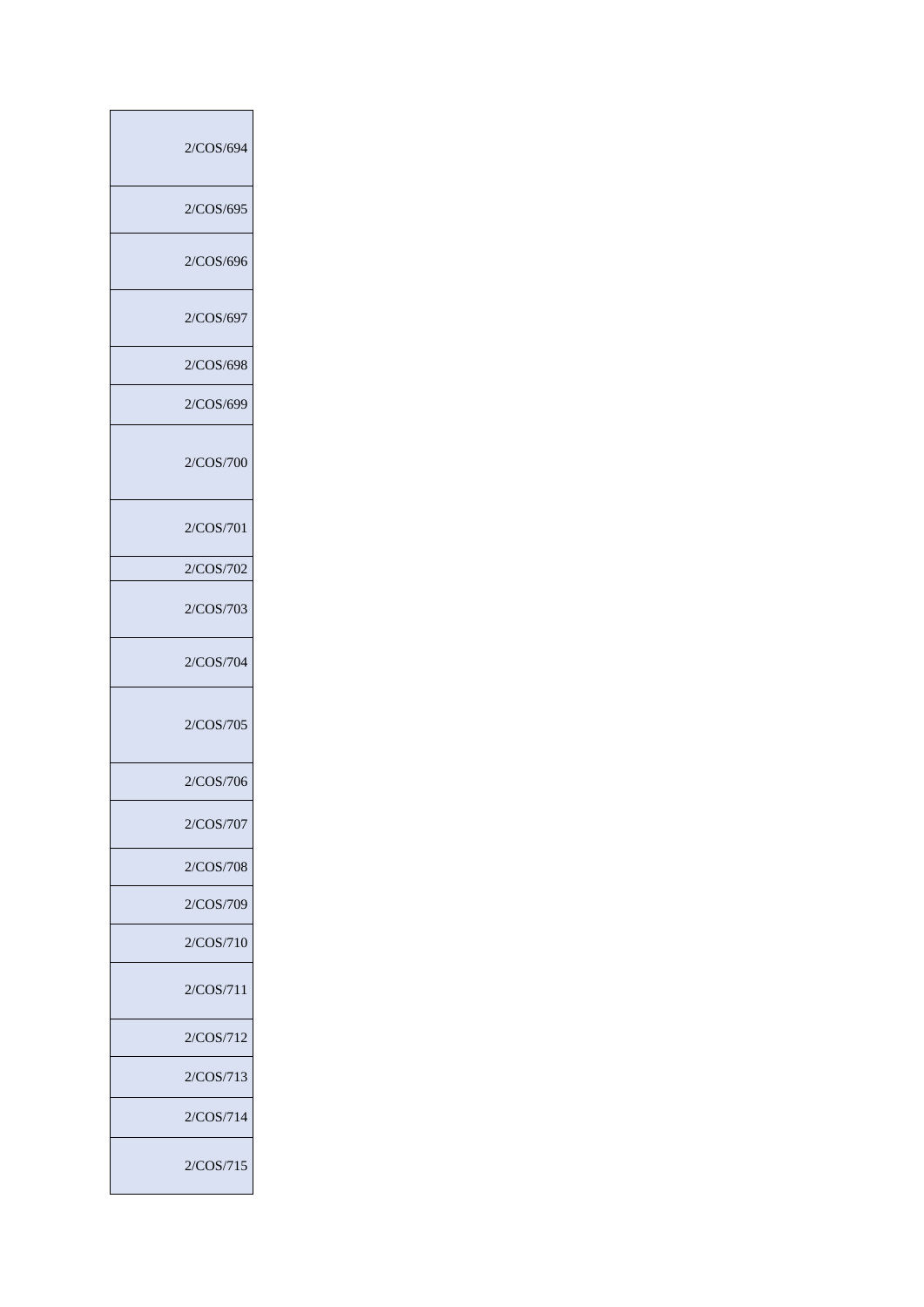| 2/COS/716 |
|-----------|
| 2/COS/717 |
| 2/COS/718 |
| 2/COS/719 |
| 2/COS/720 |
| 2/COS/721 |
| 2/COS/722 |
| 2/COS/723 |
| 2/COS/724 |
| 2/COS/725 |
| 2/COS/726 |
| 2/COS/727 |
| 2/COS/728 |
| 2/COS/729 |
| 2/COS/730 |
| 2/COS/731 |
| 2/COS/732 |
| 2/COS/733 |
| 2/COS/734 |
| 2/COS/735 |
| 2/COS/736 |
| 2/COS/737 |
| 2/COS/738 |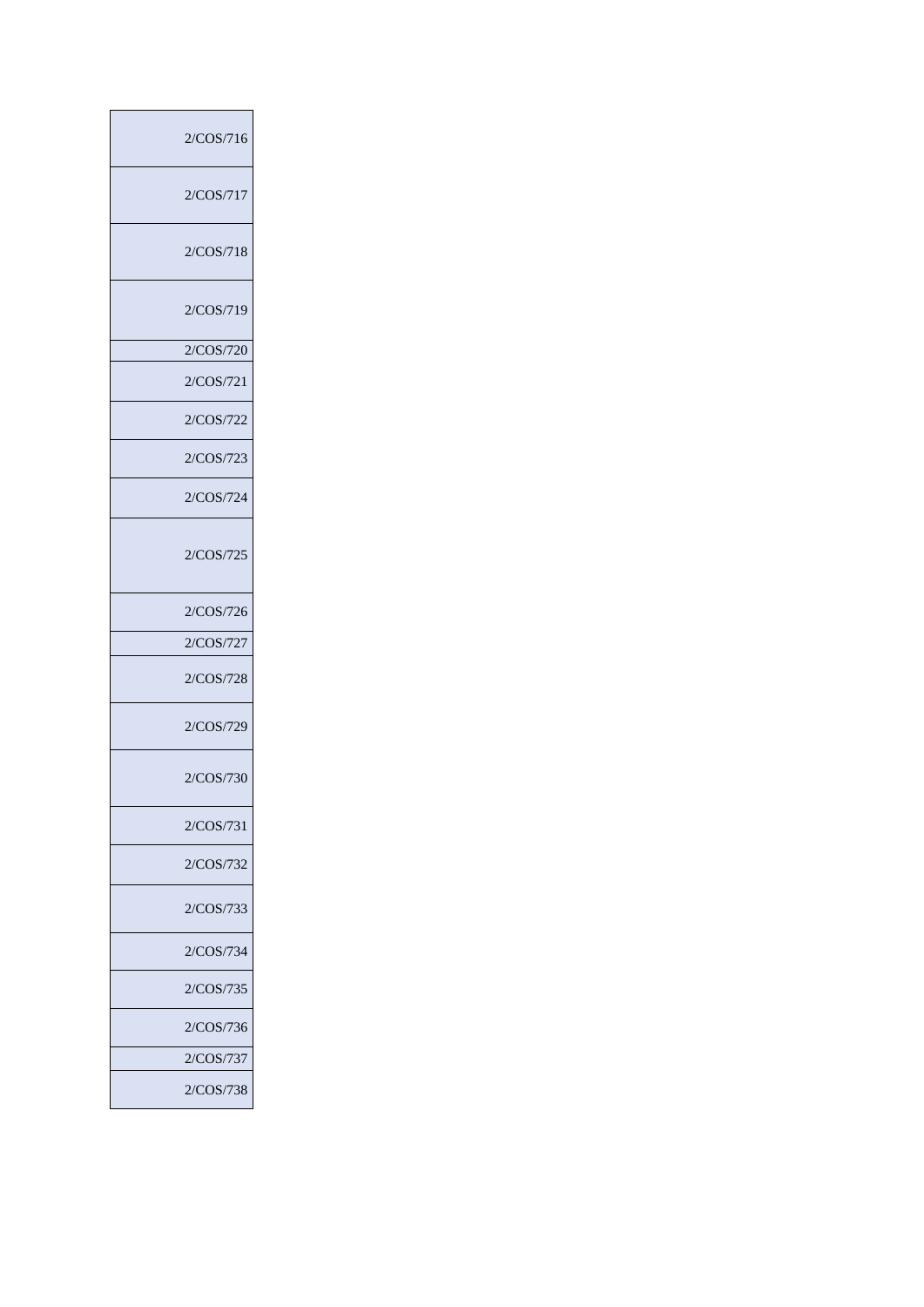| 2/COS/739 |
|-----------|
| 2/COS/740 |
| 2/COS/741 |
| 2/COS/742 |
|           |
| 2/COS/743 |
| 2/COS/744 |
| 2/COS/745 |
| 2/COS/746 |
| 2/COS/747 |
| 2/COS/748 |
| 2/COS/749 |
|           |
| 2/COS/750 |
| 2/COS/751 |
| 2/COS/752 |
| 2/COS/753 |
| 2/COS/754 |
|           |
| 2/COS/755 |
| 2/COS/756 |
| 2/COS/757 |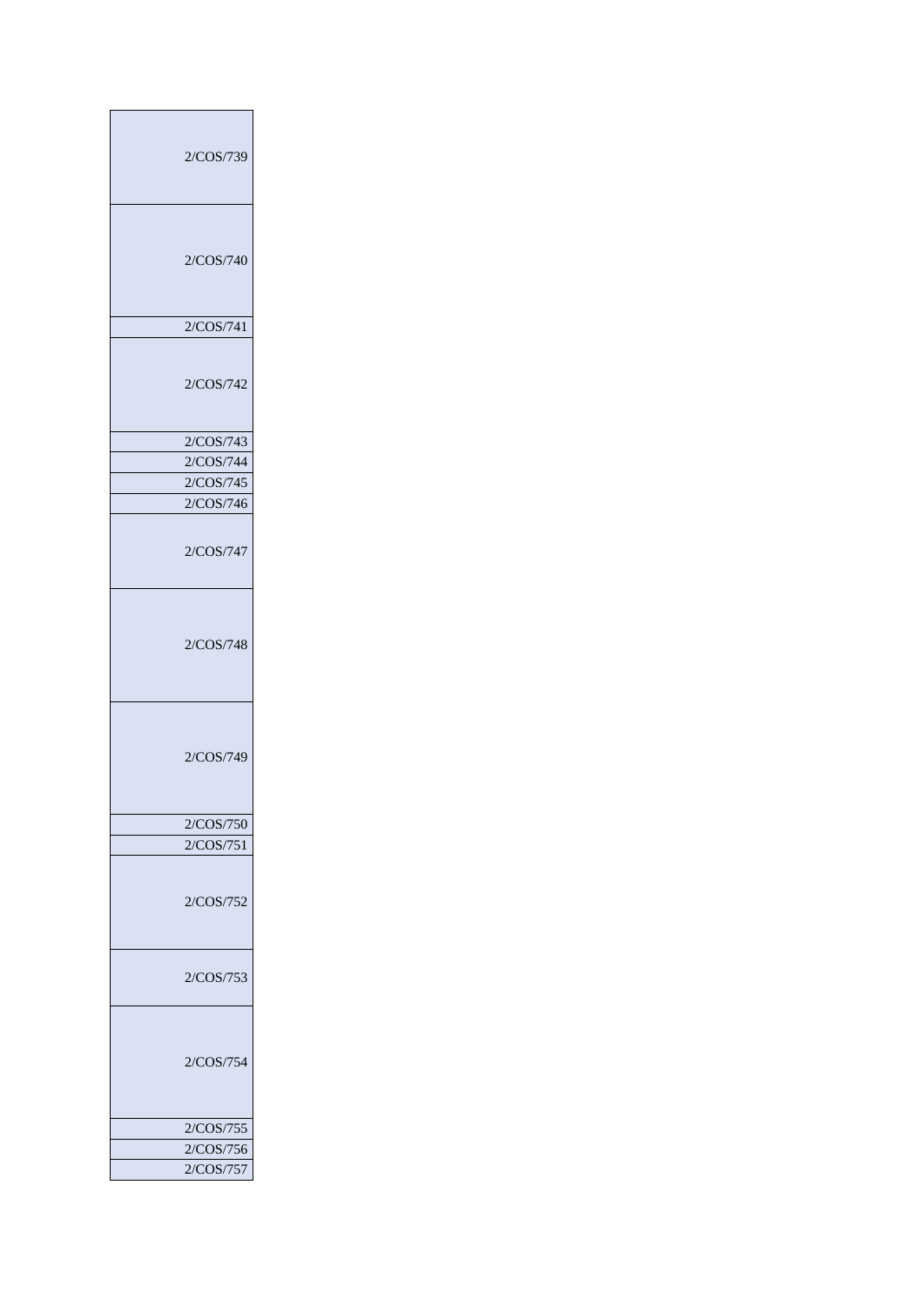| 2/COS/758 |
|-----------|
| 2/COS/759 |
|           |
|           |
|           |
| 2/COS/760 |
|           |
|           |
|           |
|           |
| 2/COS/761 |
|           |
|           |
| 2/COS/762 |
|           |
|           |
|           |
| 2/COS/763 |
|           |
|           |
| 2/COS/764 |
|           |
| 2/COS/765 |
| 2/COS/766 |
| 2/COS/767 |
| 2/COS/768 |
| 2/COS/769 |
| 2/COS/770 |
| 2/COS/771 |
|           |
| 2/COS/772 |
| 2/COS/773 |
|           |
| 2/COS/774 |
|           |
| 2/COS/775 |
| 2/COS/776 |
| 2/COS/777 |
|           |
| 2/COS/778 |
| 2/COS/779 |
|           |
| 2/COS/780 |
| 2/COS/781 |
| 2/COS/782 |
| 2/COS/783 |
| 2/COS/784 |
| 2/COS/785 |
| 2/COS/786 |
| 2/COS/787 |
|           |
| 2/COS/788 |
| 2/COS/789 |
| 2/COS/790 |
| 2/COS/791 |
| 2/COS/792 |
| 2/COS/793 |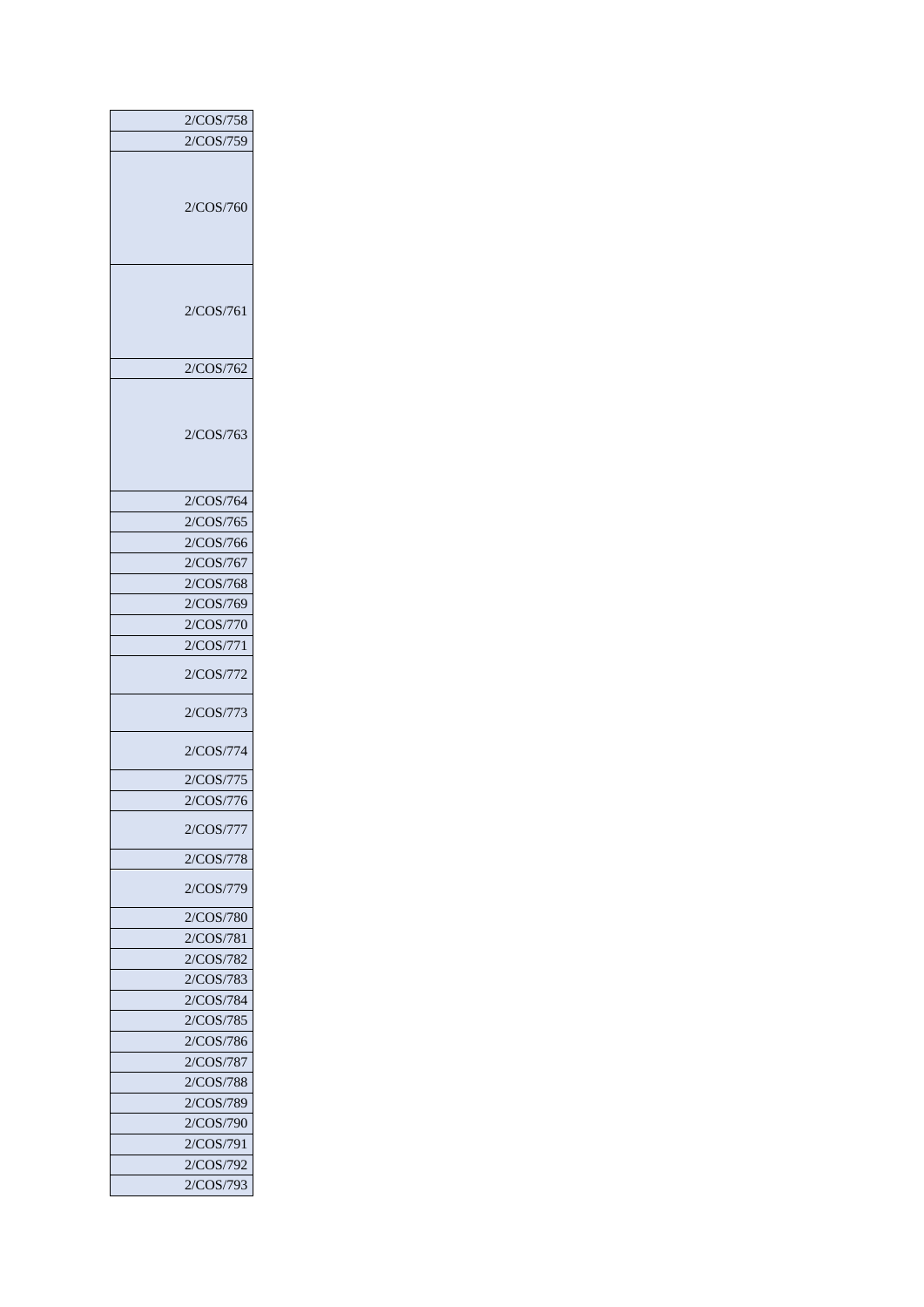| 2/COS/794 |
|-----------|
| 2/COS/795 |
| 2/COS/796 |
| 2/COS/797 |
| 2/COS/798 |
| 2/COS/799 |
| 2/COS/800 |
| 2/COS/801 |
| 2/COS/802 |
| 2/COS/803 |
| 2/COS/804 |
| 2/COS/805 |
| 2/COS/806 |
| 2/COS/807 |
| 2/COS/808 |
| 2/COS/809 |
| 2/COS/810 |
| 2/COS/811 |
| 2/COS/812 |
| 2/COS/813 |
| 2/COS/814 |
| 2/COS/815 |
| 2/COS/816 |
| 2/COS/817 |
| 2/COS/818 |
| 2/COS/819 |
| 2/COS/820 |
|           |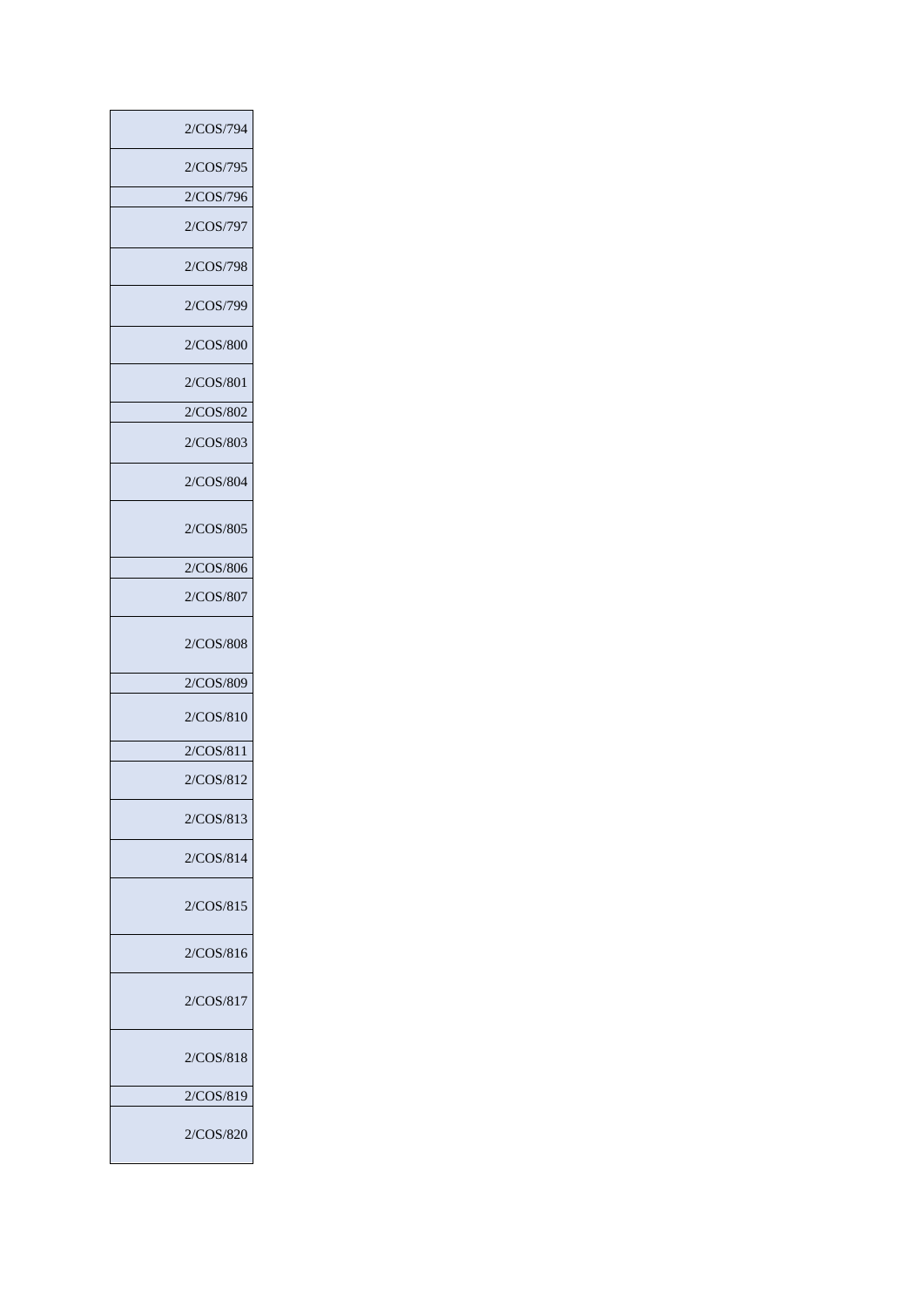| 2/COS/821 |
|-----------|
| 2/COS/822 |
| 2/COS/823 |
| 2/COS/824 |
| 2/COS/825 |
| 2/COS/826 |
| 2/COS/827 |
| 2/COS/828 |
| 2/COS/829 |
| 2/COS/830 |
| 2/COS/831 |
| 2/COS/832 |
| 2/COS/833 |
| 2/COS/834 |
| 2/COS/835 |
| 2/COS/836 |
| 2/COS/837 |
| 2/COS/838 |
| 2/COS/839 |
| 2/COS/840 |
| 2/COS/841 |
| 2/COS/842 |
| 2/COS/843 |
| 2/COS/844 |
| 2/COS/845 |
| 2/COS/846 |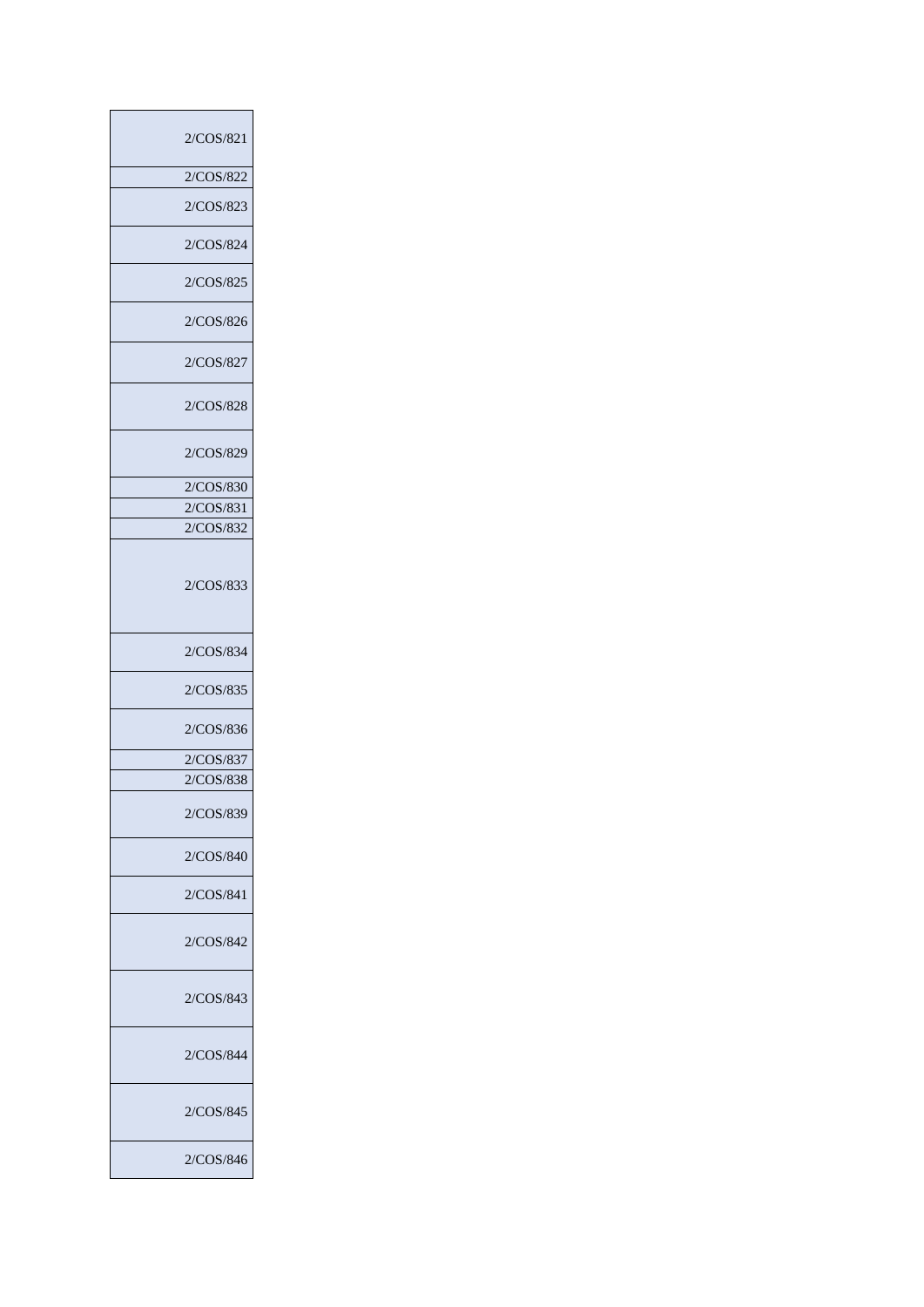| 2/COS/847 |
|-----------|
| 2/COS/848 |
| 2/COS/849 |
| 2/COS/850 |
| 2/COS/851 |
| 2/COS/852 |
| 2/COS/853 |
| 2/COS/854 |
| 2/COS/855 |
| 2/COS/856 |
| 2/COS/857 |
| 2/COS/858 |
| 2/COS/859 |
| 2/COS/860 |
| 2/COS/861 |
| 2/COS/862 |
| 2/COS/863 |
| 2/COS/864 |
| 2/COS/865 |
| 2/COS/866 |
| 2/COS/867 |
| 2/COS/868 |
| 2/COS/869 |
| 2/COS/870 |
| 2/COS/871 |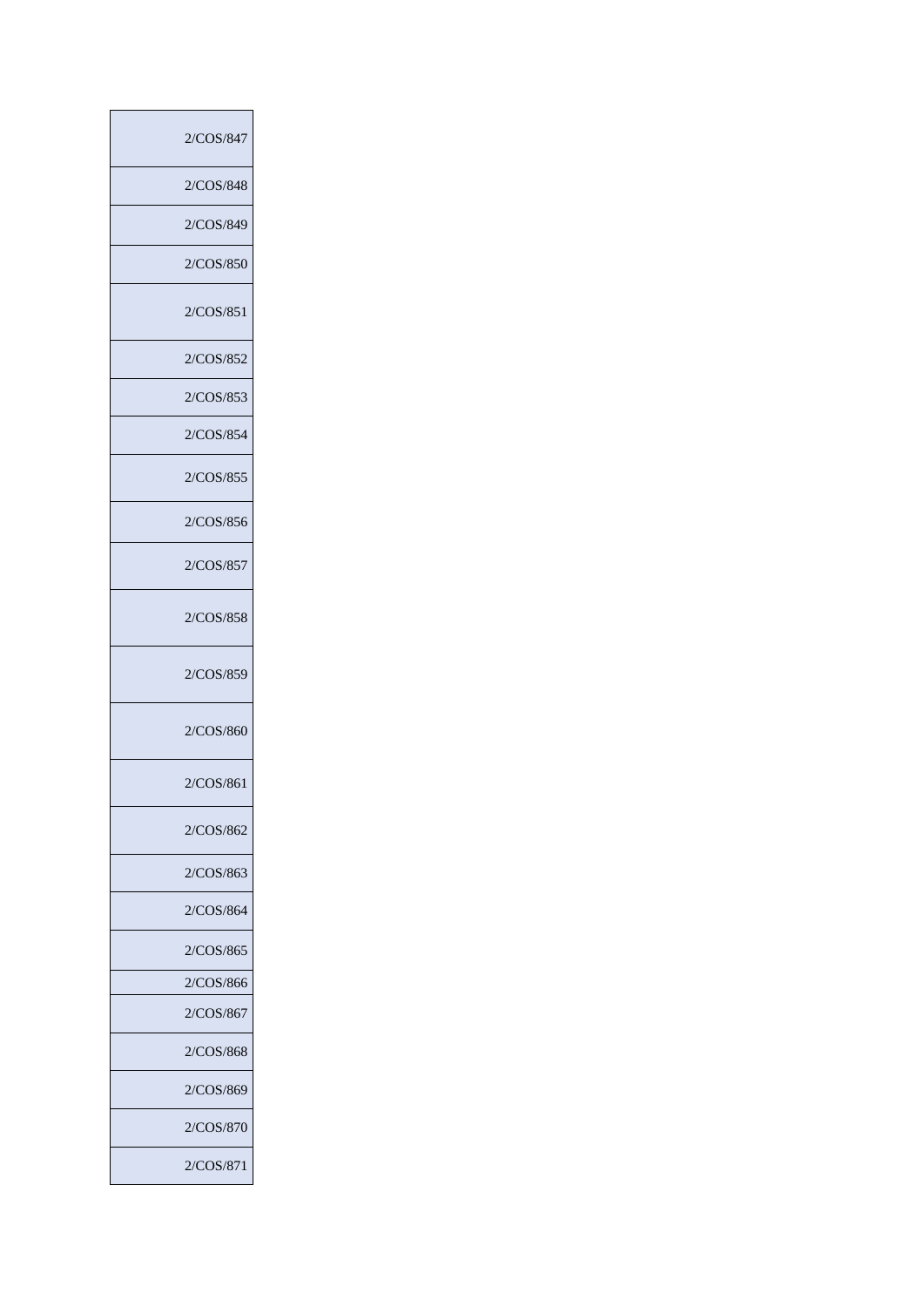| 2/COS/872 |
|-----------|
| 2/COS/873 |
| 2/COS/874 |
| 2/COS/875 |
| 2/COS/876 |
| 2/COS/877 |
| 2/COS/878 |
| 2/COS/879 |
| 2/COS/880 |
| 2/COS/881 |
| 2/COS/882 |
| 2/COS/883 |
| 2/COS/884 |
| 2/COS/885 |
| 2/COS/886 |
| 2/COS/887 |
| 2/COS/888 |
| 2/COS/889 |
| 2/COS/890 |
| 2/COS/891 |
| 2/COS/892 |
| 2/COS/893 |
| 2/COS/894 |
| 2/COS/895 |
| 2/COS/896 |
| 2/COS/897 |
| 2/COS/898 |
| 2/COS/899 |
| 2/COS/900 |
| 2/COS/901 |
| 2/COS/902 |
| 2/COS/903 |
| 2/COS/904 |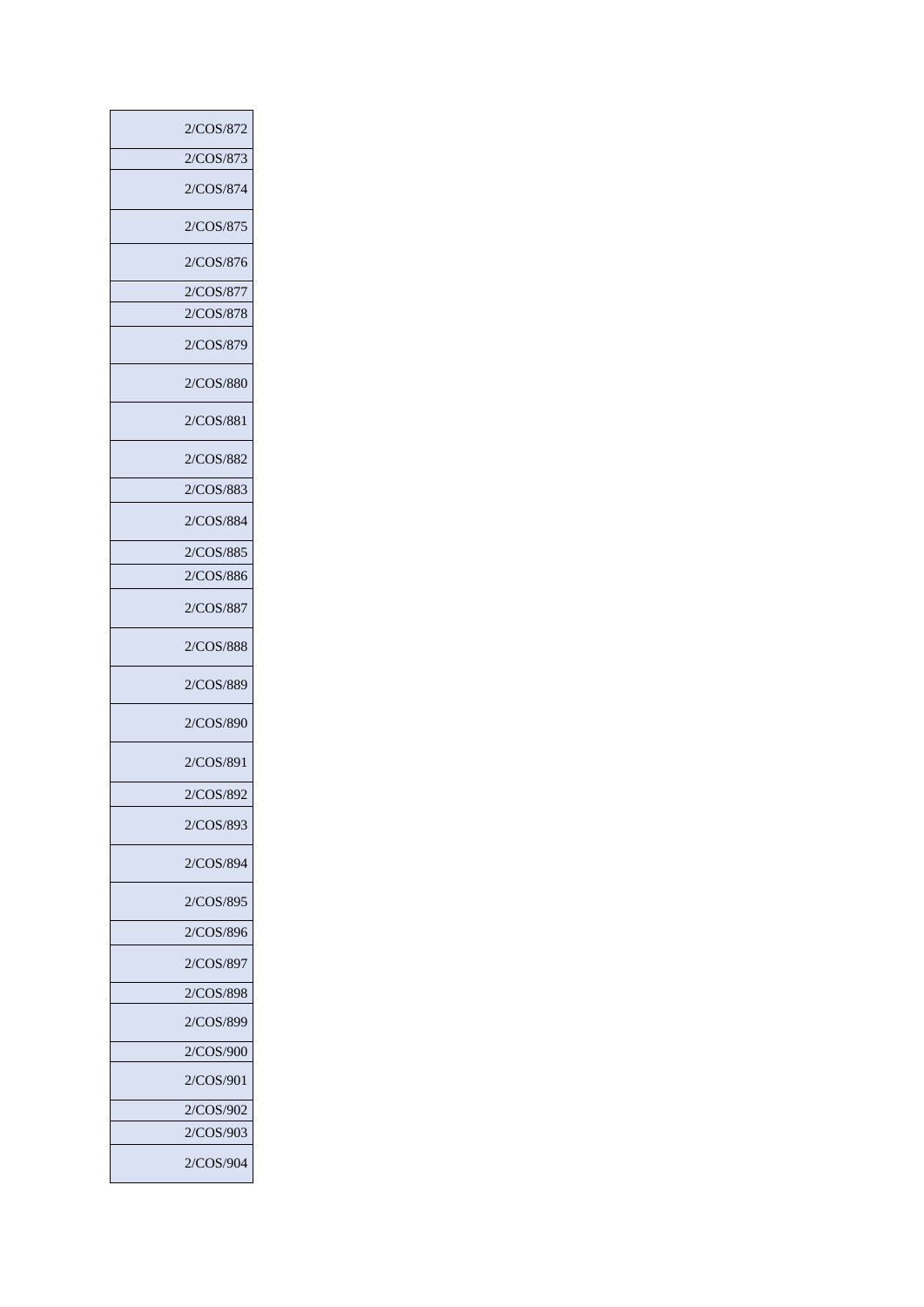| 2/COS/905 |
|-----------|
| 2/COS/906 |
| 2/COS/907 |
| 2/COS/908 |
| 2/COS/909 |
| 2/COS/910 |
| 2/COS/911 |
| 2/COS/912 |
| 2/COS/913 |
| 2/COS/914 |
| 2/COS/915 |
| 2/COS/916 |
| 2/COS/917 |
| 2/COS/918 |
| 2/COS/919 |
| 2/COS/920 |
| 2/COS/921 |
| 2/COS/922 |
| 2/COS/923 |
| 2/COS/924 |
| 2/COS/925 |
| 2/COS/926 |
| 2/COS/927 |
| 2/COS/928 |
| 2/COS/929 |
| 2/COS/930 |
| 2/COS/931 |
| 2/COS/932 |
| 2/COS/933 |
| 2/COS/934 |
| 2/COS/935 |
| 2/COS/936 |
| 2/COS/937 |
| 2/COS/938 |
| 2/COS/939 |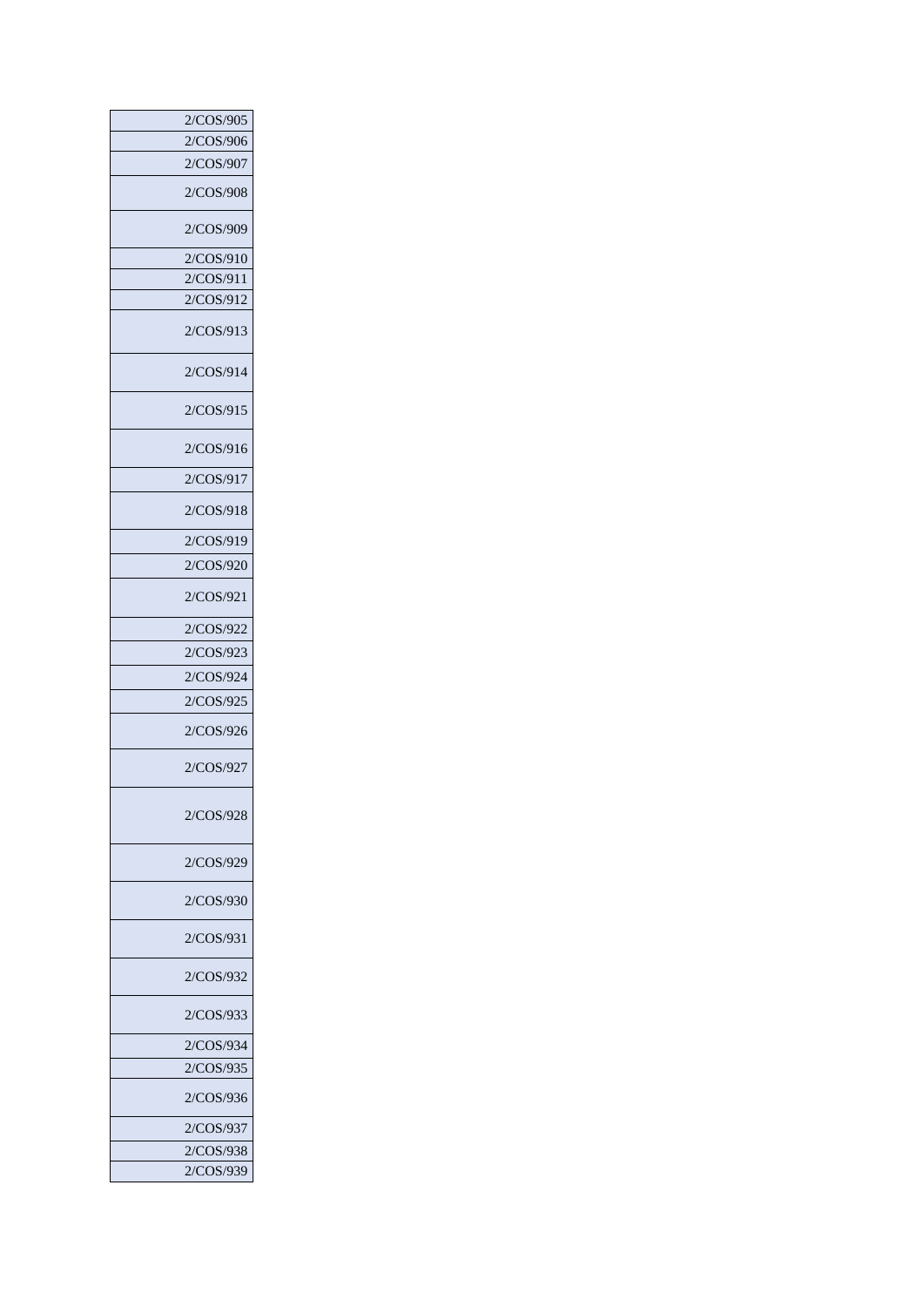| 2/COS/940 |
|-----------|
| 2/COS/941 |
| 2/COS/942 |
| 2/COS/943 |
| 2/COS/944 |
| 2/COS/945 |
| 2/COS/946 |
| 2/COS/947 |
| 2/COS/949 |
| 2/COS/950 |
|           |
| 2/COS/951 |
| 2/COS/952 |
| 2/COS/953 |
| 2/COS/954 |
| 2/COS/955 |
| 2/COS/956 |
| 3/COS/83  |
| 3/COS/84  |
| 3/COS/85  |
| 3/COS/86  |
| 3/COS/87  |
| 3/COS/88  |
| 3/COS/89  |
| 3/COS/90  |
| 3/COS/91  |
| 3/COS/92  |
| 3/COS/93  |
| 3/COS/94  |
| 3/COS/95  |
| 3/COS/96  |
| 3/COS/97  |
| 3/COS/98  |
| 3/COS/99  |
| 3/COS/100 |
| 3/COS/101 |
| 3/COS/102 |
|           |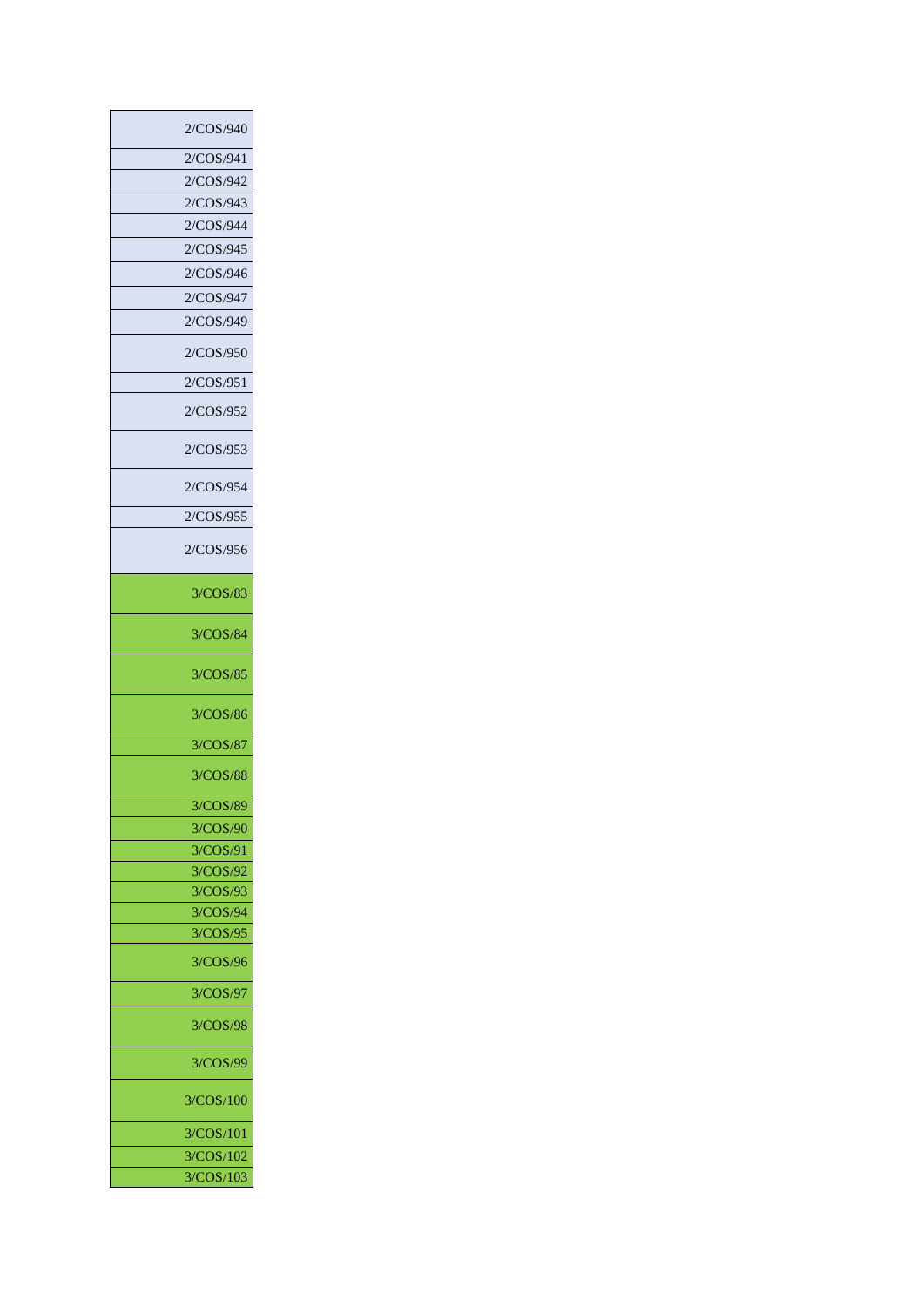| 3/COS/104 |
|-----------|
| 3/COS/105 |
| 3/COS/106 |
| 3/COS/107 |
| 3/COS/108 |
| 3/COS/109 |
| 3/COS/110 |
| 3/COS/111 |
| 3/COS/112 |
|           |
| 4/COS/245 |
| 4/COS/246 |
| 4/COS/247 |
| 4/COS/248 |
| 4/COS/249 |
| 4/COS/250 |
| 4/COS/251 |
| 4/COS/252 |
| 4/COS/253 |
| 4/COS/254 |
| 4/COS/255 |
| 4/COS/256 |
| 4/COS/257 |
| 4/COS/258 |
| 4/COS/259 |
| 4/COS/260 |
| 4/COS/261 |
| 4/COS/262 |
| 4/COS/263 |
| 4/COS/264 |
| 4/COS/265 |
| 4/COS/266 |
| 4/COS/267 |
| 4/COS/268 |
| 4/COS/269 |
| 4/COS/270 |
| 4/COS/271 |
| 4/COS/272 |
| 4/COS/273 |
| 4/COS/274 |
| 4/COS/275 |
| 4/COS/276 |
| 4/COS/277 |
| 4/COS/278 |
| 4/COS/279 |
| 4/COS/280 |
| 4/COS/281 |
| 4/COS/282 |
| 4/COS/283 |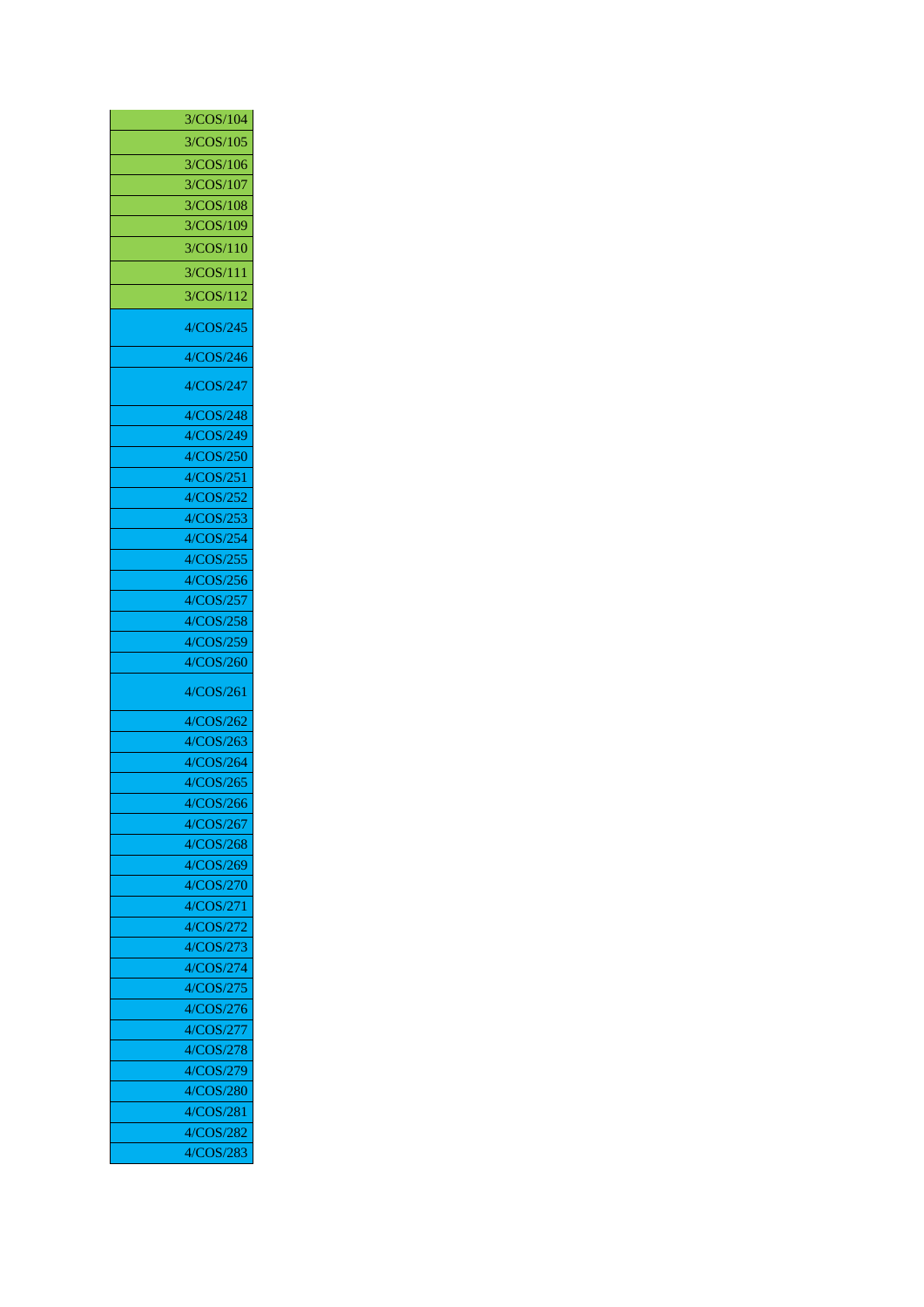| 4/COS/284              |
|------------------------|
| 4/COS/285              |
| 4/COS/286              |
| 4/COS/287              |
| 4/COS/288              |
| 4/COS/289              |
| 4/COS/290              |
|                        |
| 4/COS/291              |
| 4/COS/292              |
| 4/COS/293              |
| 4/COS/294              |
| 4/COS/295              |
| 4/COS/296              |
| 4/COS/297              |
| 4/COS/298              |
| 4/COS/299              |
| 4/COS/300              |
| 4/COS/301              |
| 4/COS/302              |
| 4/COS/303              |
| 4/COS/304              |
| 4/COS/305              |
| 4/COS/306              |
| 4/COS/307              |
| 4/COS/308              |
| 4/COS/309              |
| 4/COS/310              |
| 4/COS/311              |
| 4/COS/312              |
| 4/COS/313              |
| 4/COS/314              |
| 4/COS/315              |
| 4/COS/316<br>4/COS/317 |
| 4/COS/318              |
| 4/COS/319              |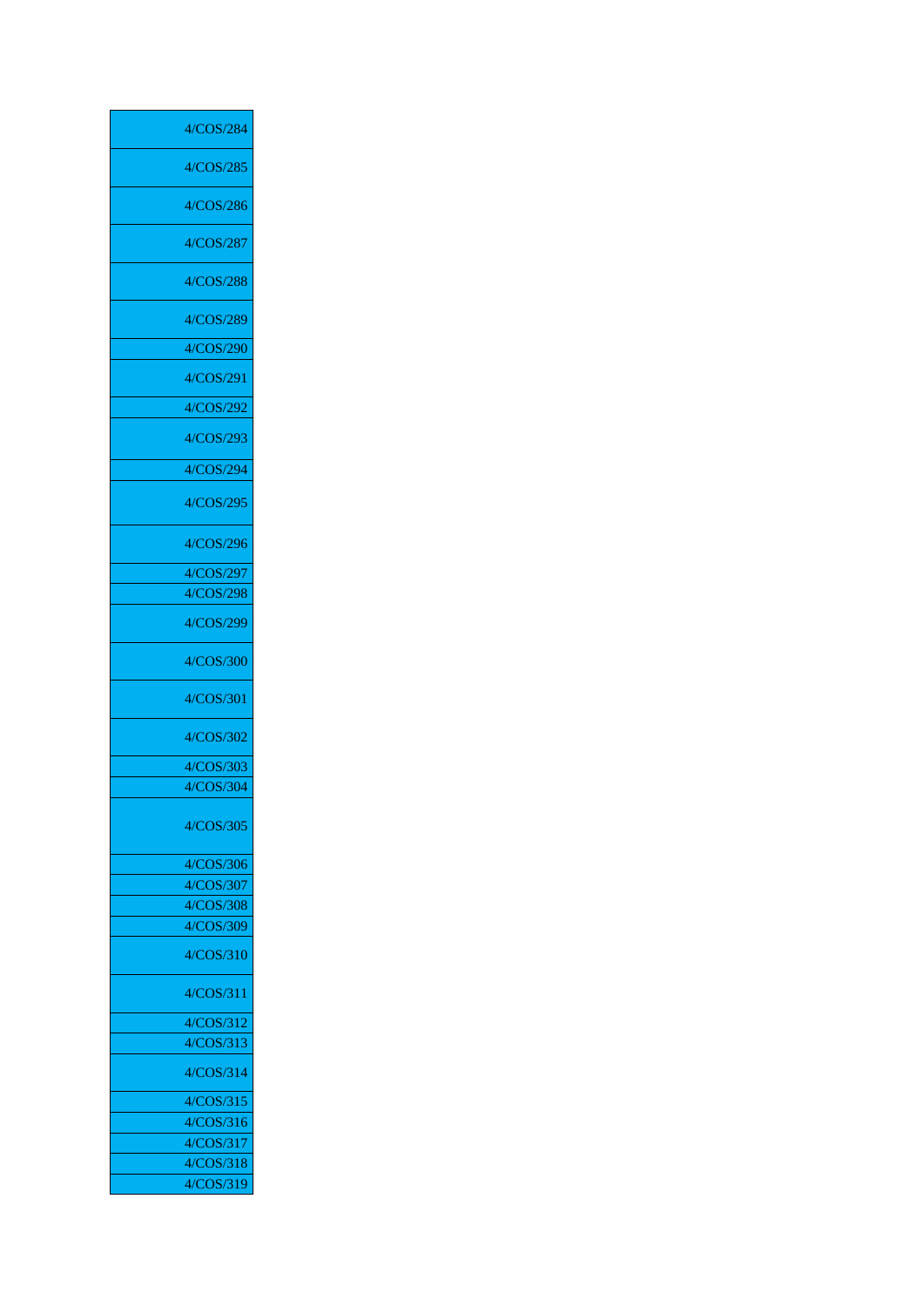| 4/COS/320 |
|-----------|
|           |
| 4/COS/321 |
| 4/COS/322 |
| 4/COS/323 |
| 4/COS/324 |
| 4/COS/325 |
| 2/COS/957 |
| 2/COS/958 |
| 2/COS/959 |
| 2/COS/960 |
| 2/COS/961 |
| 2/COS/962 |
| 2/COS/963 |
| 2/COS/964 |
| 2/COS/965 |
| 2/COS/966 |
| 2/COS/967 |
| 2/COS/968 |
| 2/COS/969 |
| 2/COS/970 |
| 2/COS/971 |
| 2/COS/972 |
| 2/COS/973 |
| 2/COS/974 |
| 2/COS/975 |
| 2/COS/976 |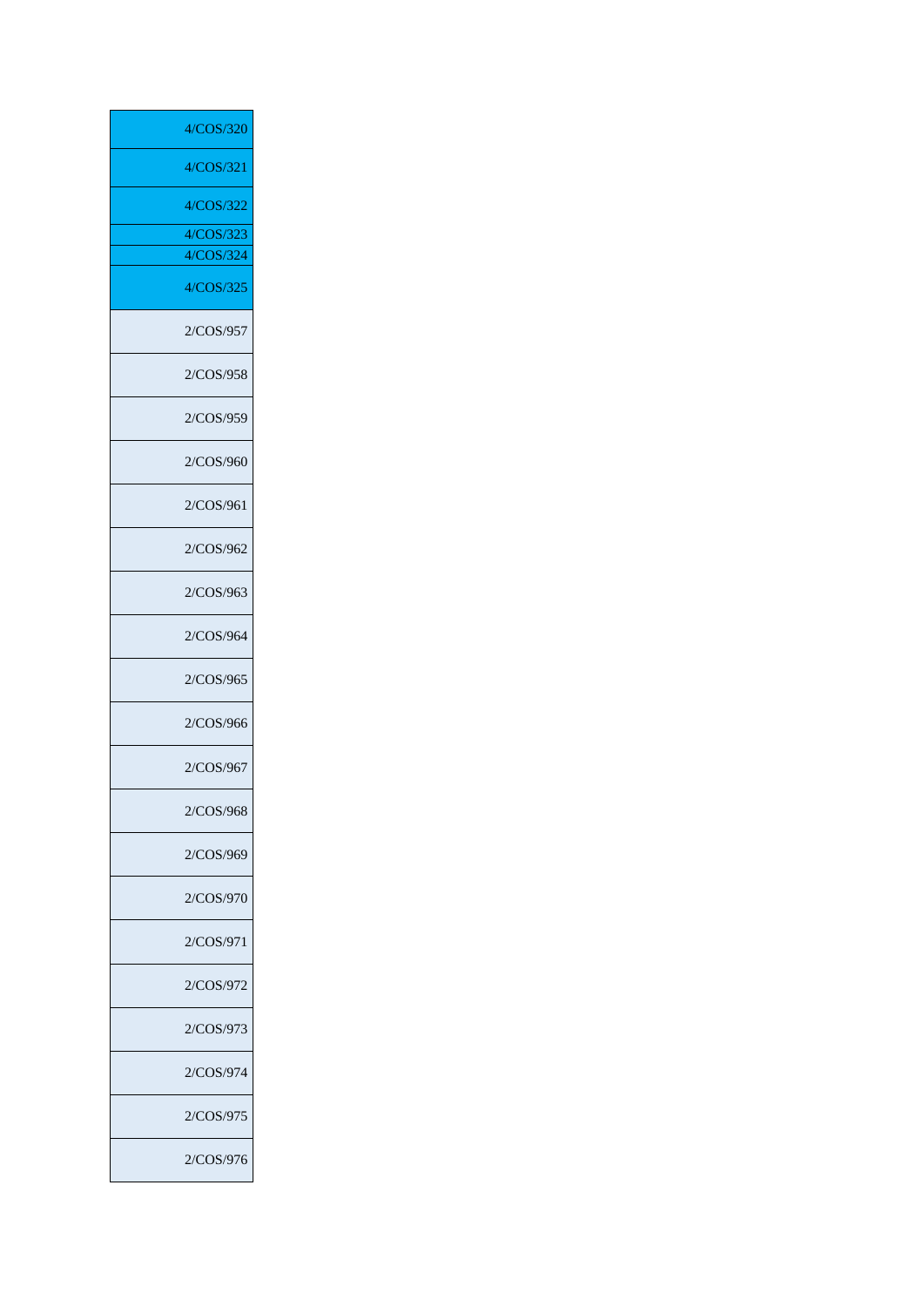| 2/COS/977  |
|------------|
| 2/COS/978  |
| 2/COS/979  |
| 2/COS/980  |
| 2/COS/981  |
| 2/COS/982  |
| 2/COS/983  |
| 2/COS/984  |
| 2/COS/985  |
| 2/COS/986  |
| 2/COS/987  |
| 2/COS/988  |
| 2/COS/989  |
| 2/COS/990  |
| 2/COS/991  |
| 2/COS/992  |
| 2/COS/993  |
| 2/COS/994  |
| 2/COS/995  |
| 2/COS/996  |
| 2/COS/997  |
| 2/COS/998  |
| 2/COS/999  |
| 2/COS/1000 |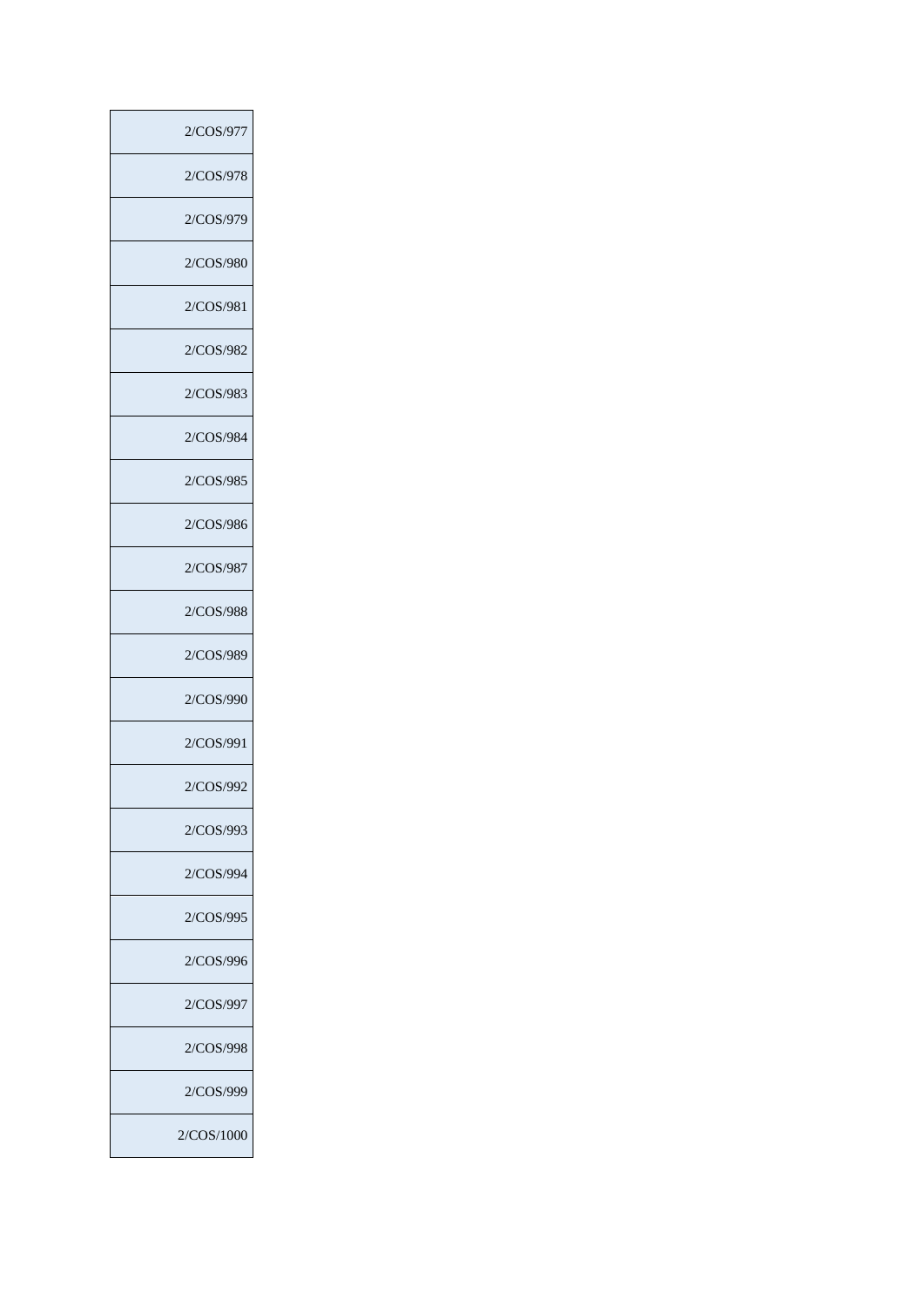| 2/COS/1001 |
|------------|
| 2/COS/1002 |
| 2/COS/1003 |
| 2/COS/1004 |
| 2/COS/1005 |
| 2/COS/1006 |
| 2/COS/1007 |
| 2/COS/1008 |
| 2/COS/1009 |
| 2/COS/1010 |
| 2/COS/1011 |
| 2/COS/1012 |
| 2/COS/1013 |
| 2/COS/1014 |
| 2/COS/1015 |
| 2/COS/1016 |
| 2/COS/1017 |
| 2/COS/1018 |
| 2/COS/1019 |
| 2/COS/1020 |
| 2/COS/1021 |
| 2/COS/1022 |
| 2/COS/1023 |
| 2/COS/1024 |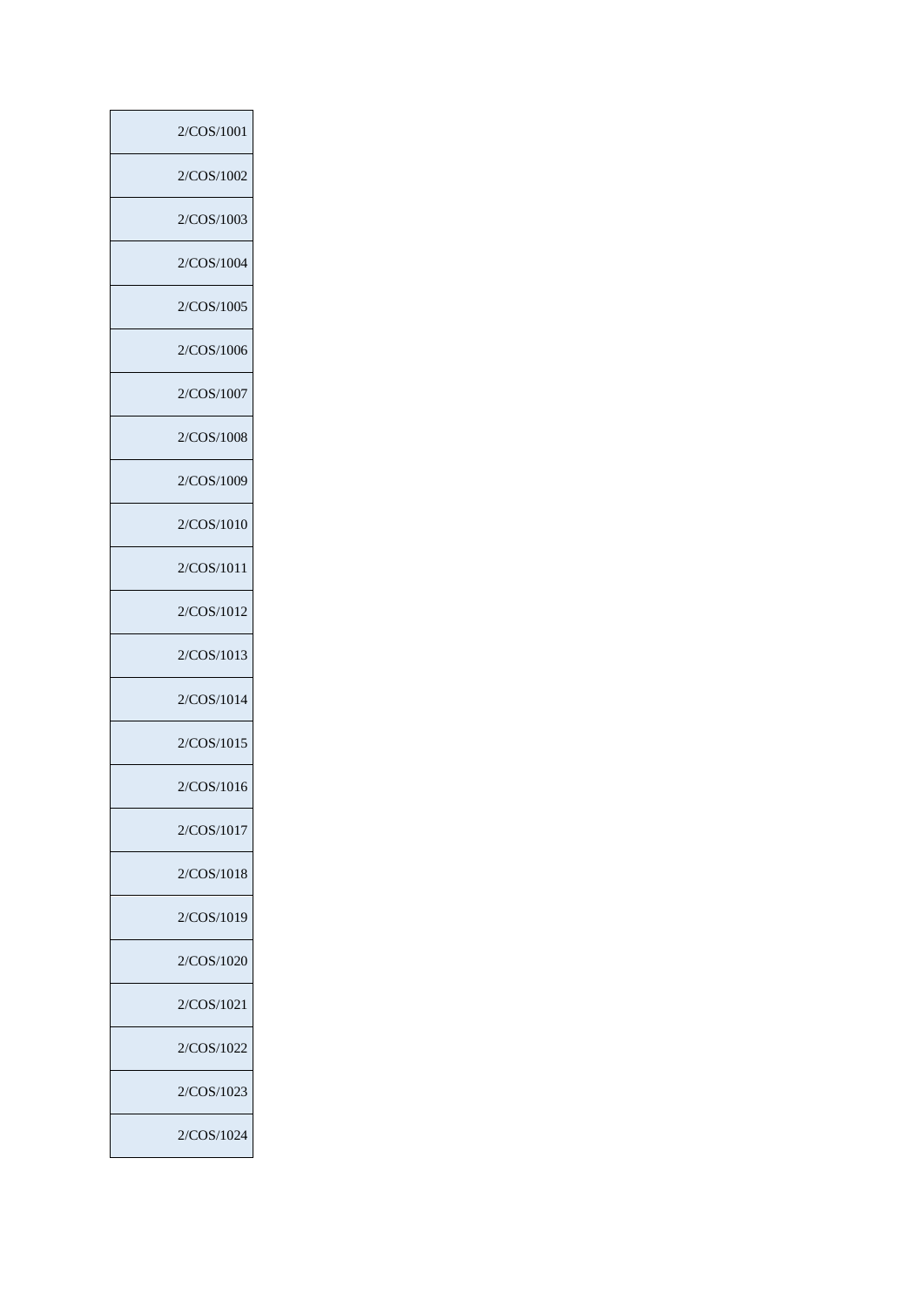| 2/COS/1025 |
|------------|
| 2/COS/1026 |
| 2/COS/1027 |
| 2/COS/1028 |
| 2/COS/1029 |
| 2/COS/1030 |
| 2/COS/1031 |
| 2/COS/1032 |
| 2/COS/1033 |
| 2/COS/1034 |
| 2/COS/1035 |
| 2/COS/1036 |
| 2/COS/1037 |
| 2/COS/1038 |
| 2/COS/1039 |
| 2/COS/1040 |
| 2/COS/1041 |
| 2/COS/1042 |
| 2/COS/1043 |
| 2/COS/1044 |
| 2/COS/1045 |
| 2/COS/1046 |
| 2/COS/1047 |
| 2/COS/1048 |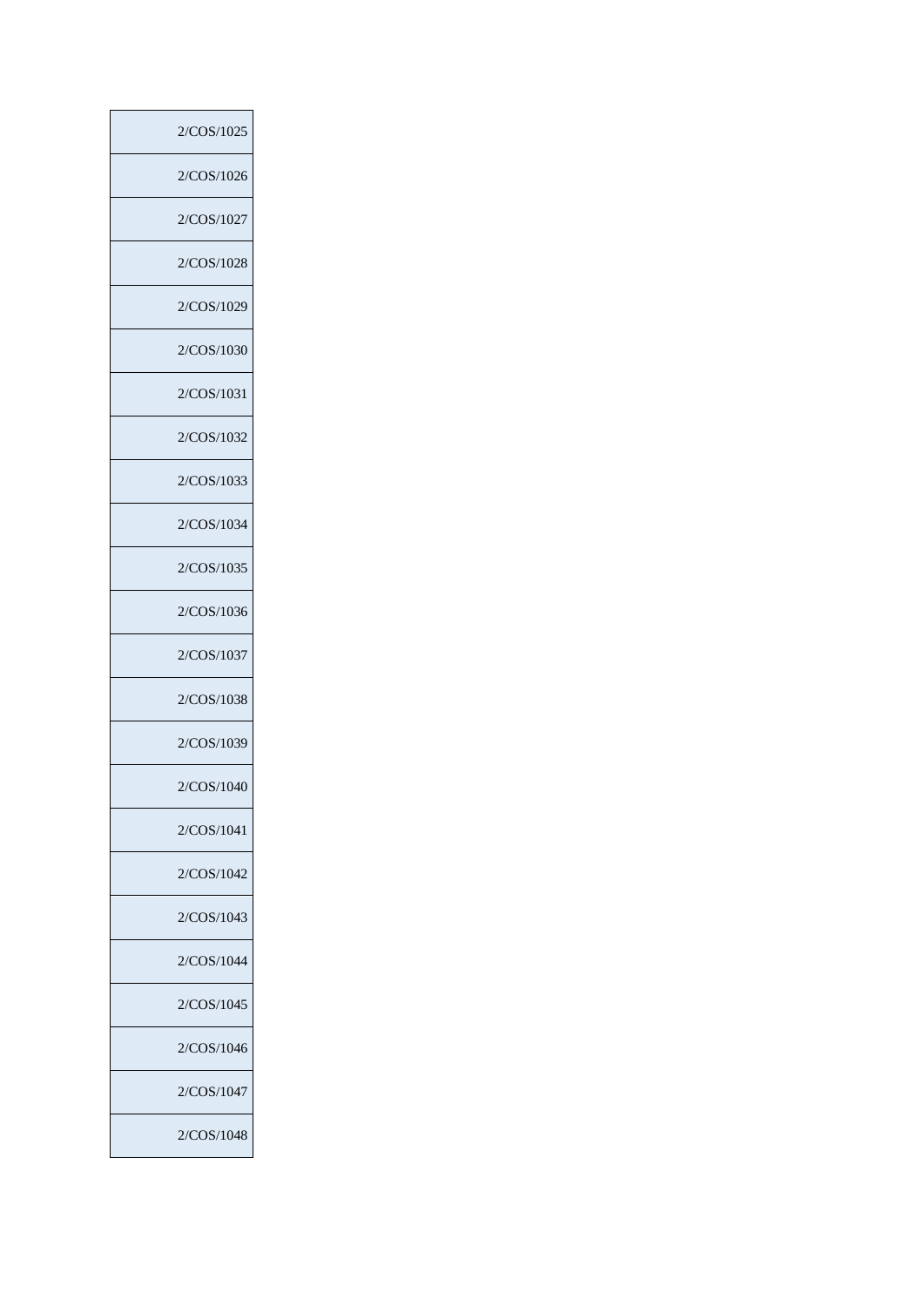Ī

 $\overline{\phantom{a}}$ 

 $\overline{\phantom{a}}$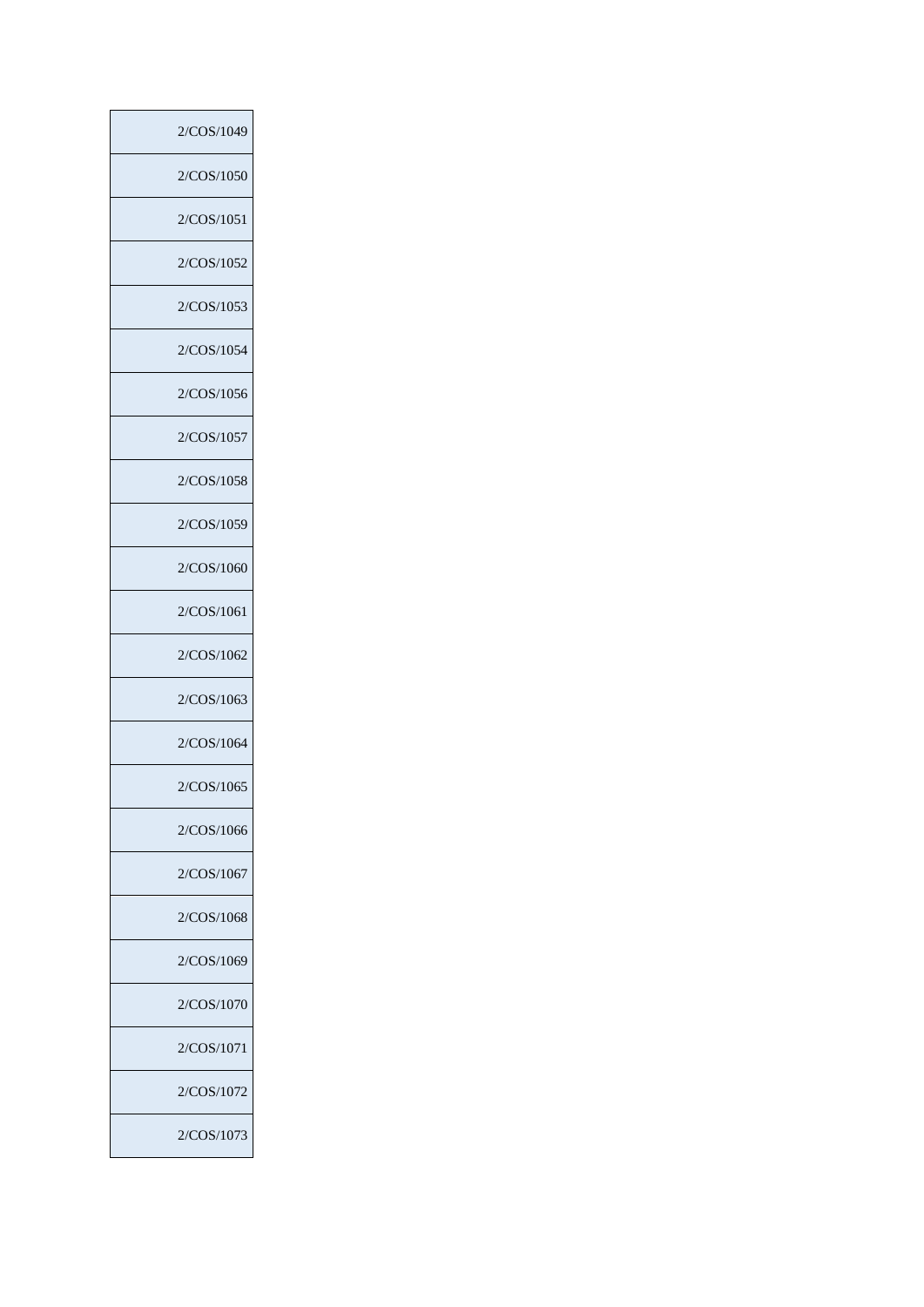| 2/COS/1074 |
|------------|
| 2/COS/1075 |
| 2/COS/1076 |
| 2/COS/1077 |
| 2/COS/1078 |
| 2/COS/1079 |
| 2/COS/1080 |
| 2/COS/1081 |
| 2/COS/1082 |
| 2/COS/1083 |
| 2/COS/1084 |
| 2/COS/1085 |
| 2/COS/1086 |
| 2/COS/1087 |
| 2/COS/1088 |
| 2/COS/1089 |
| 2/COS/1090 |
| 2/COS/1091 |
| 2/COS/1092 |
| 2/COS/1093 |
| 2/COS/1094 |
| 2/COS/1095 |
| 2/COS/1096 |
| 2/COS/1097 |

Ī

 $\overline{\phantom{a}}$ 

 $\overline{\phantom{a}}$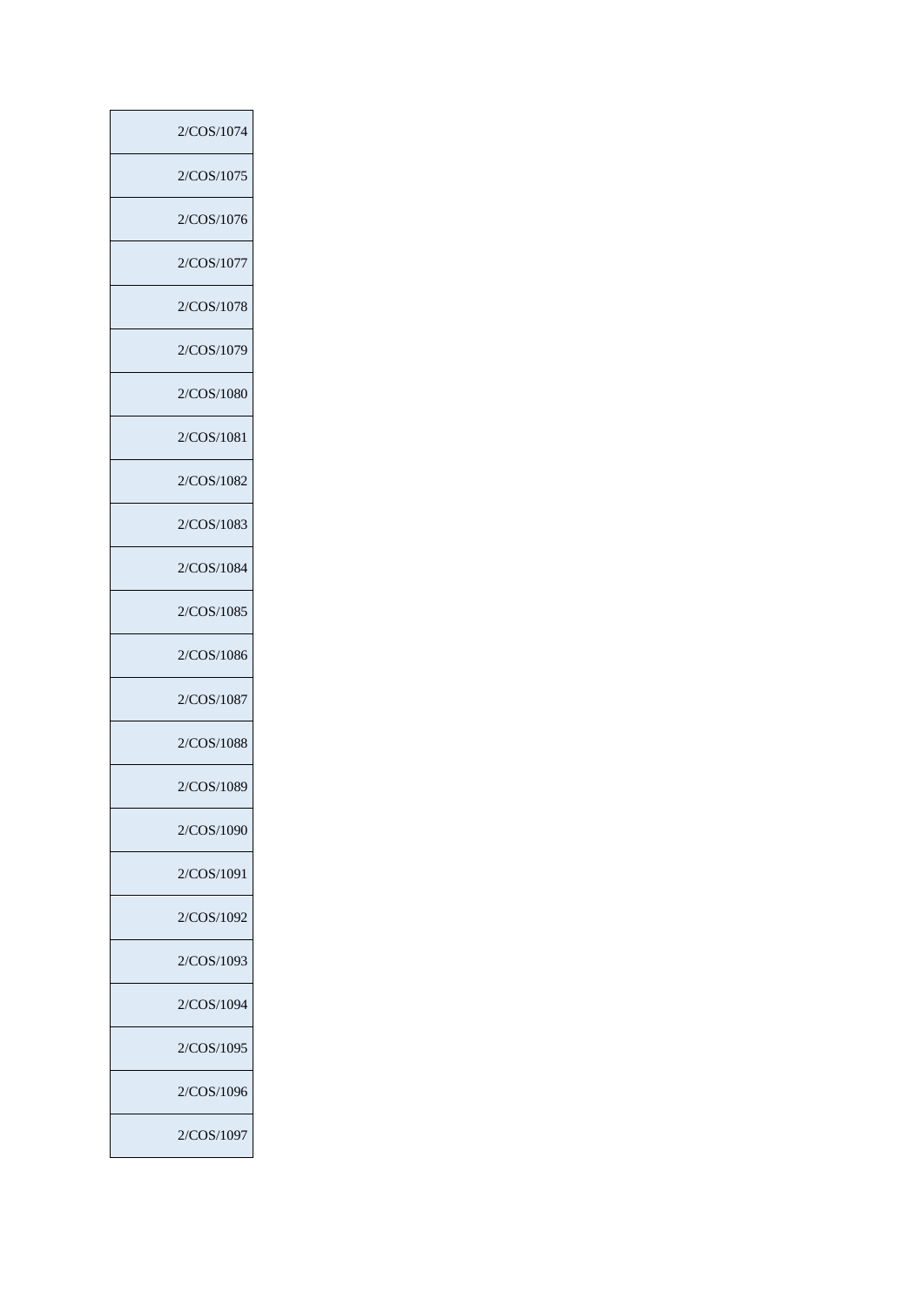| 2/COS/1098 |
|------------|
| 2/COS/1099 |
| 2/COS/1100 |
| 2/COS/1101 |
| 2/COS/1102 |
| 2/COS/1103 |
| 2/COS/1104 |
| 2/COS/1105 |
| 2/COS/1106 |
| 2/COS/1107 |
| 2/COS/1108 |
| 2/COS/1109 |
| 2/COS/1110 |
| 2/COS/1111 |
| 2/COS/1112 |
| 2/COS/1113 |
| 2/COS/1114 |
| 2/COS/1115 |
| 2/COS/1116 |
| 2/COS/1117 |
| 2/COS/1118 |
| 2/COS/1119 |
| 2/COS/1120 |
| 2/COS/1121 |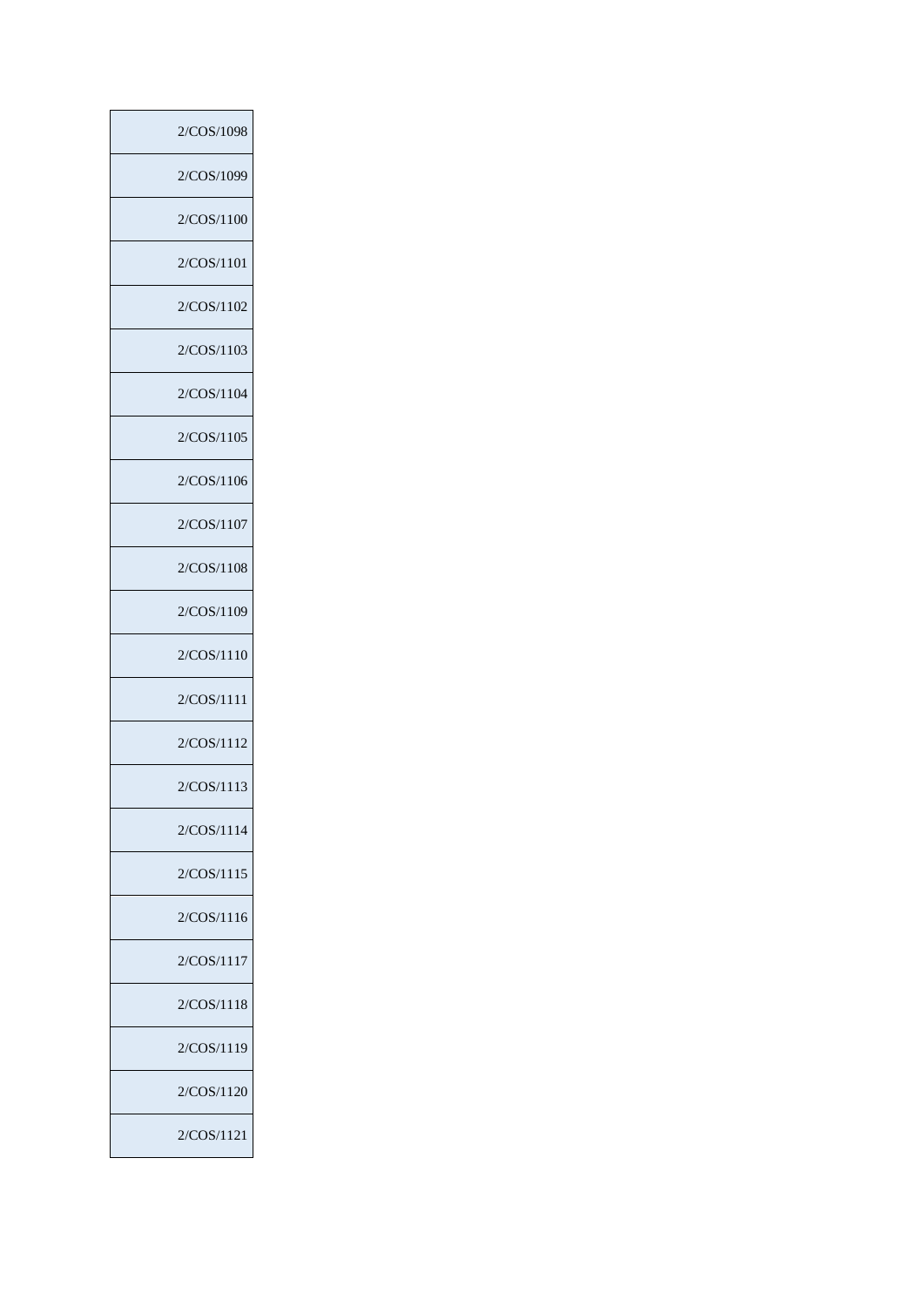| 2/COS/1122 |
|------------|
| 2/COS/1123 |
| 2/COS/1124 |
| 2/COS/1125 |
| 2/COS/1126 |
| 2/COS/1127 |
| 2/COS/1128 |
| 2/COS/1129 |
| 2/COS/1130 |
| 2/COS/1131 |
| 2/COS/1132 |
| 2/COS/1133 |
| 2/COS/1134 |
| 2/COS/1135 |
| 2/COS/1136 |
| 2/COS/1137 |
| 2/COS/1138 |
| 2/COS/1139 |
| 2/COS/1140 |
| 2/COS/1141 |
| 2/COS/1142 |
| 2/COS/1143 |
| 2/COS/1144 |
| 2/COS/1145 |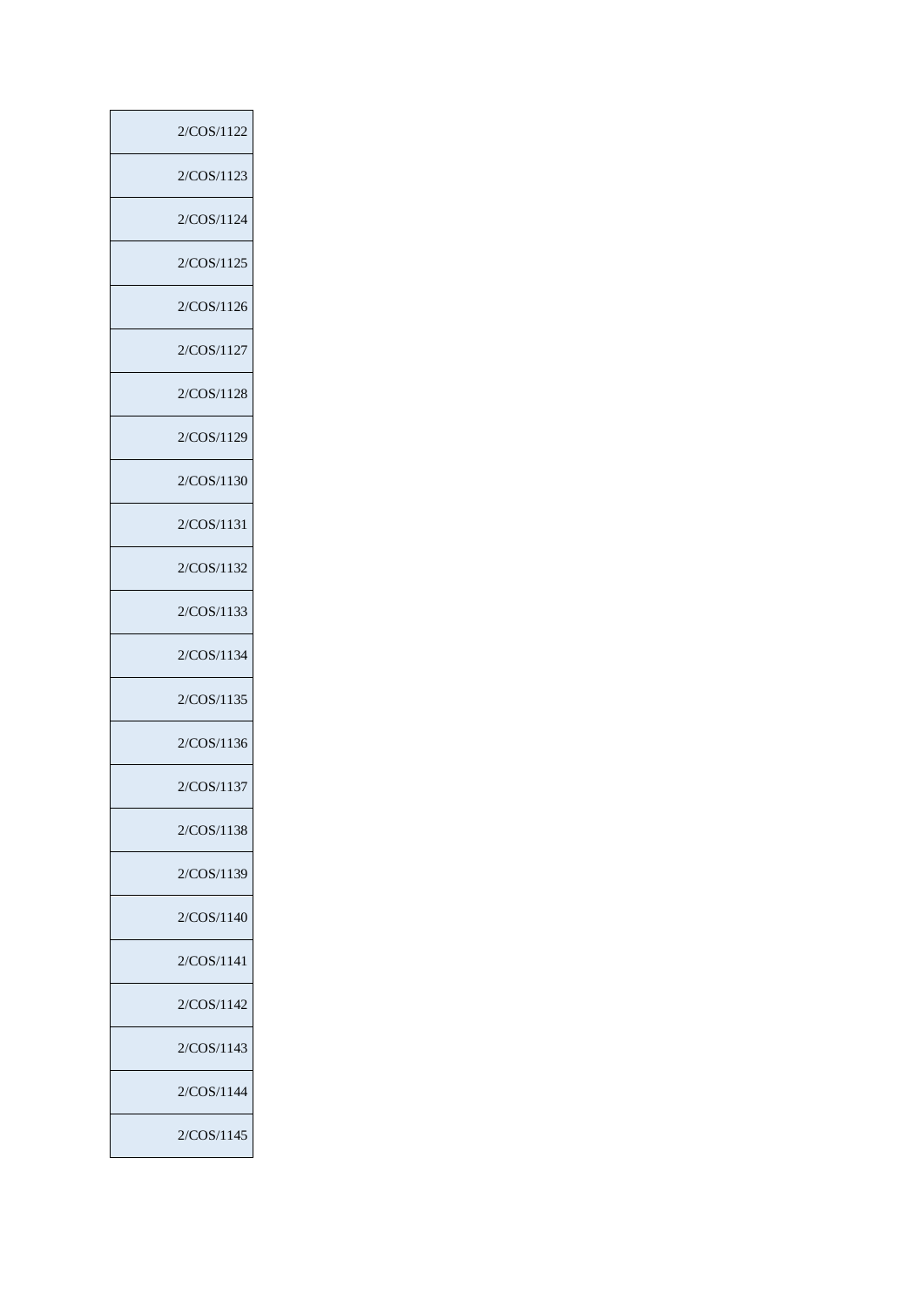| 2/COS/1146 |
|------------|
| 2/COS/1147 |
| 2/COS/1148 |
| 2/COS/1149 |
| 2/COS/1150 |
| 2/COS/1151 |
| 2/COS/1152 |
| 2/COS/1153 |
| 2/COS/1154 |
| 2/COS/1155 |
| 2/COS/1156 |
| 2/COS/1157 |
| 2/COS/1158 |
| 2/COS/1159 |
| 2/COS/1160 |
| 2/COS/1161 |
| 2/COS/1162 |
| 2/COS/1163 |
| 2/COS/1164 |
| 2/COS/1165 |
| 2/COS/1166 |
| 2/COS/1167 |
| 2/COS/1168 |
| 2/COS/1169 |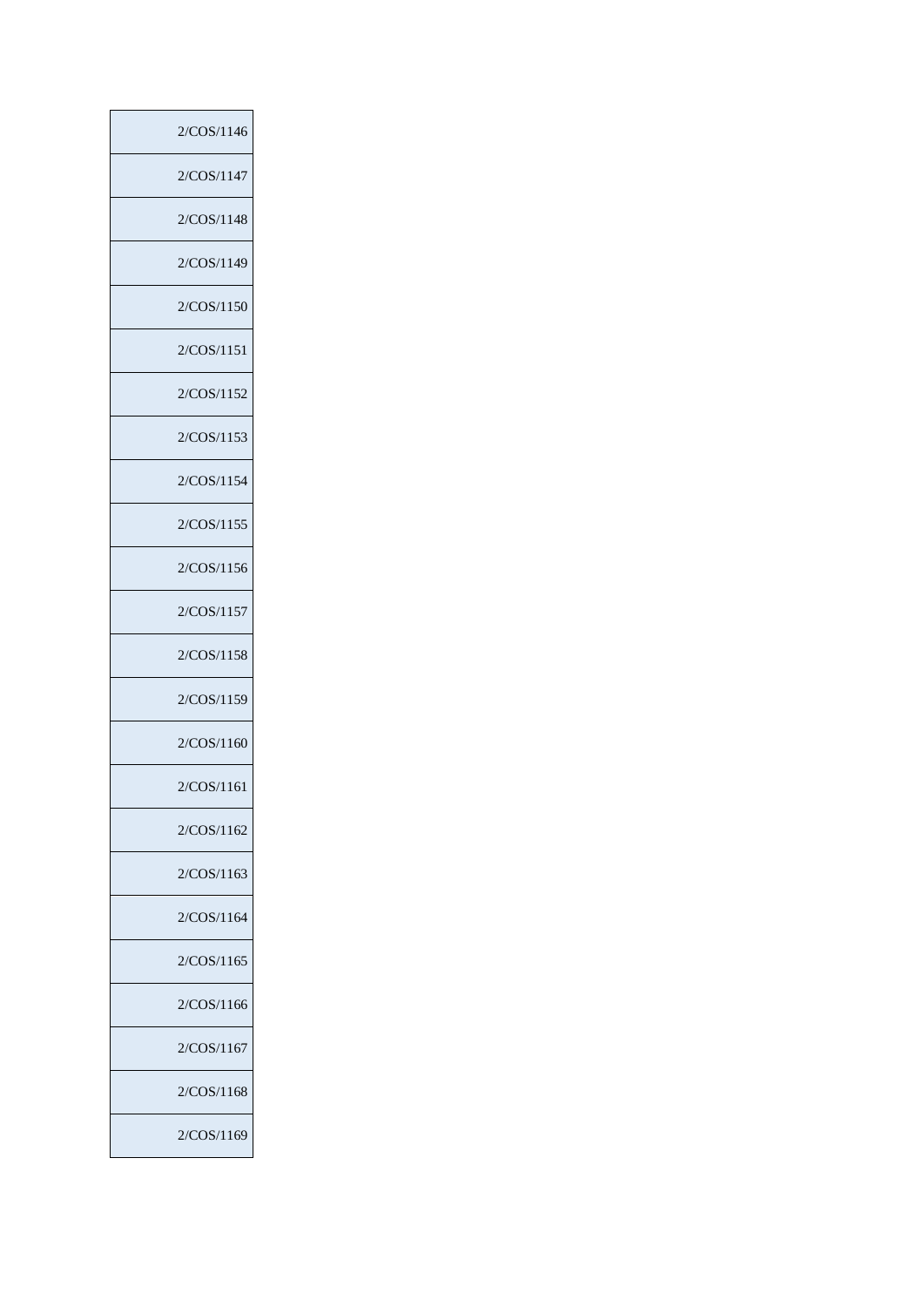| 2/COS/1170 |
|------------|
| 2/COS/1171 |
| 2/COS/1172 |
| 2/COS/1173 |
| 2/COS/1174 |
| 2/COS/1175 |
| 2/COS/1176 |
| 2/COS/1177 |
| 2/COS/1178 |
| 2/COS/1179 |
| 2/COS/1180 |
| 2/COS/1181 |
| 2/COS/1182 |
| 2/COS/1183 |
| 2/COS/1184 |
| 2/COS/1185 |
| 2/COS/1186 |
| 2/COS/1187 |
| 2/COS/1188 |
| 2/COS/1189 |
| 2/COS/1190 |
| 2/COS/1191 |
| 2/COS/1192 |
| 2/COS/1194 |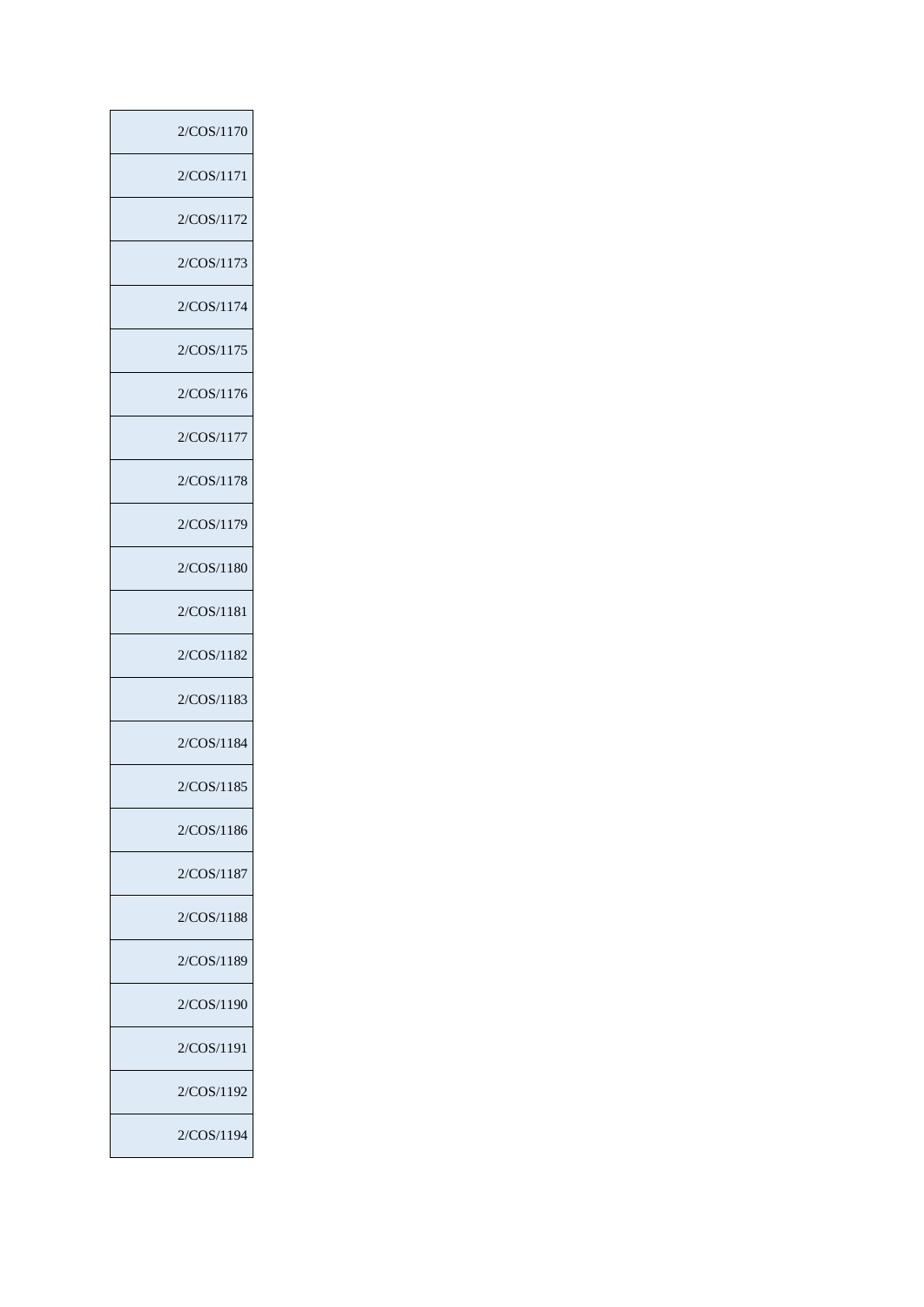| 2/COS/1195 |
|------------|
| 2/COS/1196 |
| 2/COS/1197 |
| 2/COS/1198 |
| 2/COS/1199 |
| 2/COS/1200 |
| 2/COS/1201 |
| 2/COS/1202 |
| 2/COS/1203 |
| 2/COS/1204 |
| 2/COS/1205 |
| 2/COS/1206 |
| 2/COS/1207 |
| 2/COS/1208 |
| 2/COS/1209 |
| 2/COS/1210 |
| 2/COS/1211 |
| 2/COS/1212 |
| 2/COS/1213 |
| 2/COS/1214 |
| 2/COS/1215 |
| 2/COS/1216 |
| 2/COS/1217 |
| 2/COS/1218 |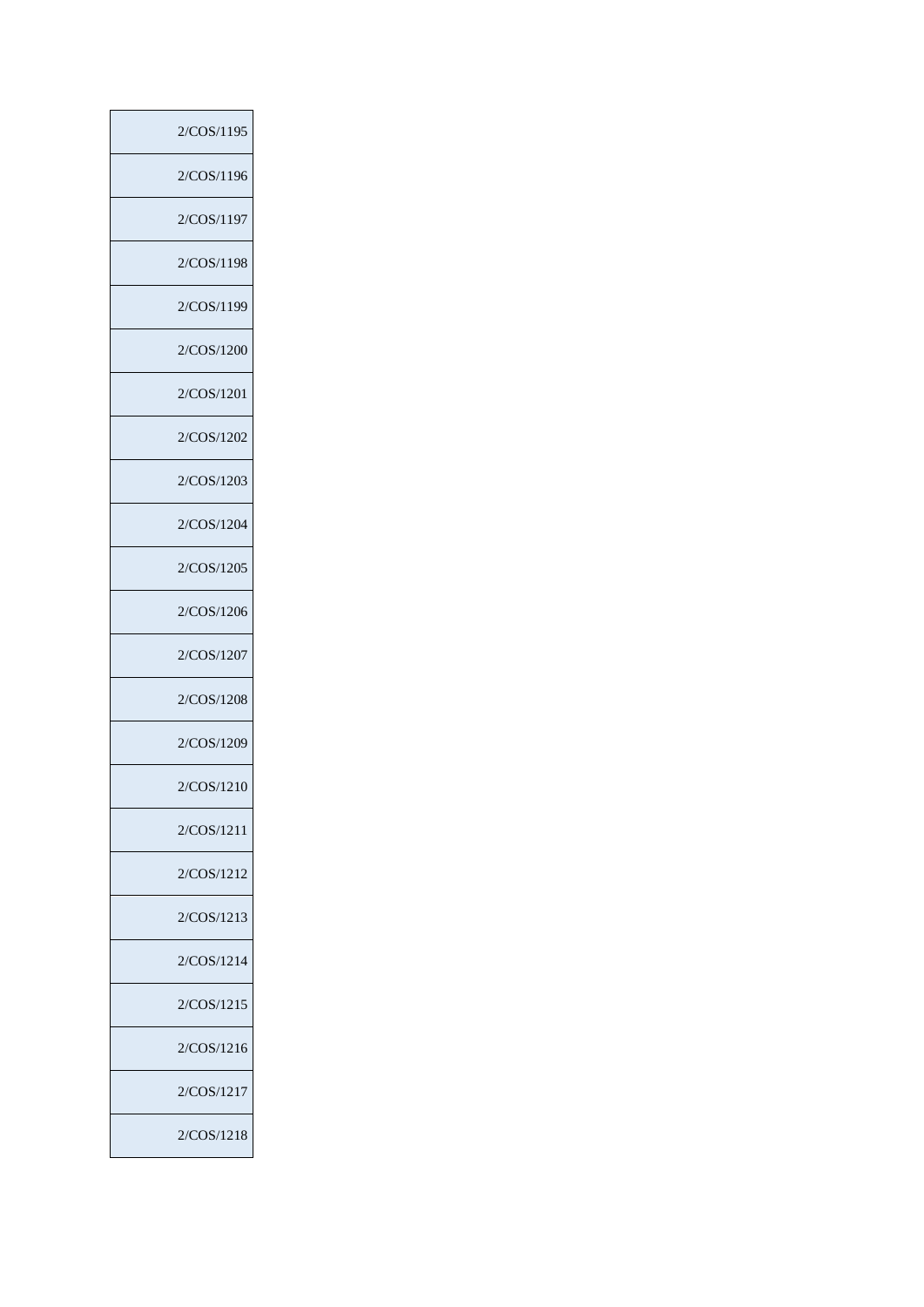| 2/COS/1219 |
|------------|
| 2/COS/1220 |
| 2/COS/1221 |
| 2/COS/1222 |
| 2/COS/1223 |
| 2/COS/1224 |
| 2/COS/1225 |
| 2/COS/1226 |
| 2/COS/1227 |
| 2/COS/1228 |
| 2/COS/1229 |
| 2/COS/1230 |
| 2/COS/1231 |
| 2/COS/1232 |
| 2/COS/1233 |
| 2/COS/1234 |
| 2/COS/1235 |
| 2/COS/1236 |
| 2/COS/1237 |
| 2/COS/1238 |
| 2/COS/1239 |
| 2/COS/1240 |
| 2/COS/1241 |
| 2/COS/1242 |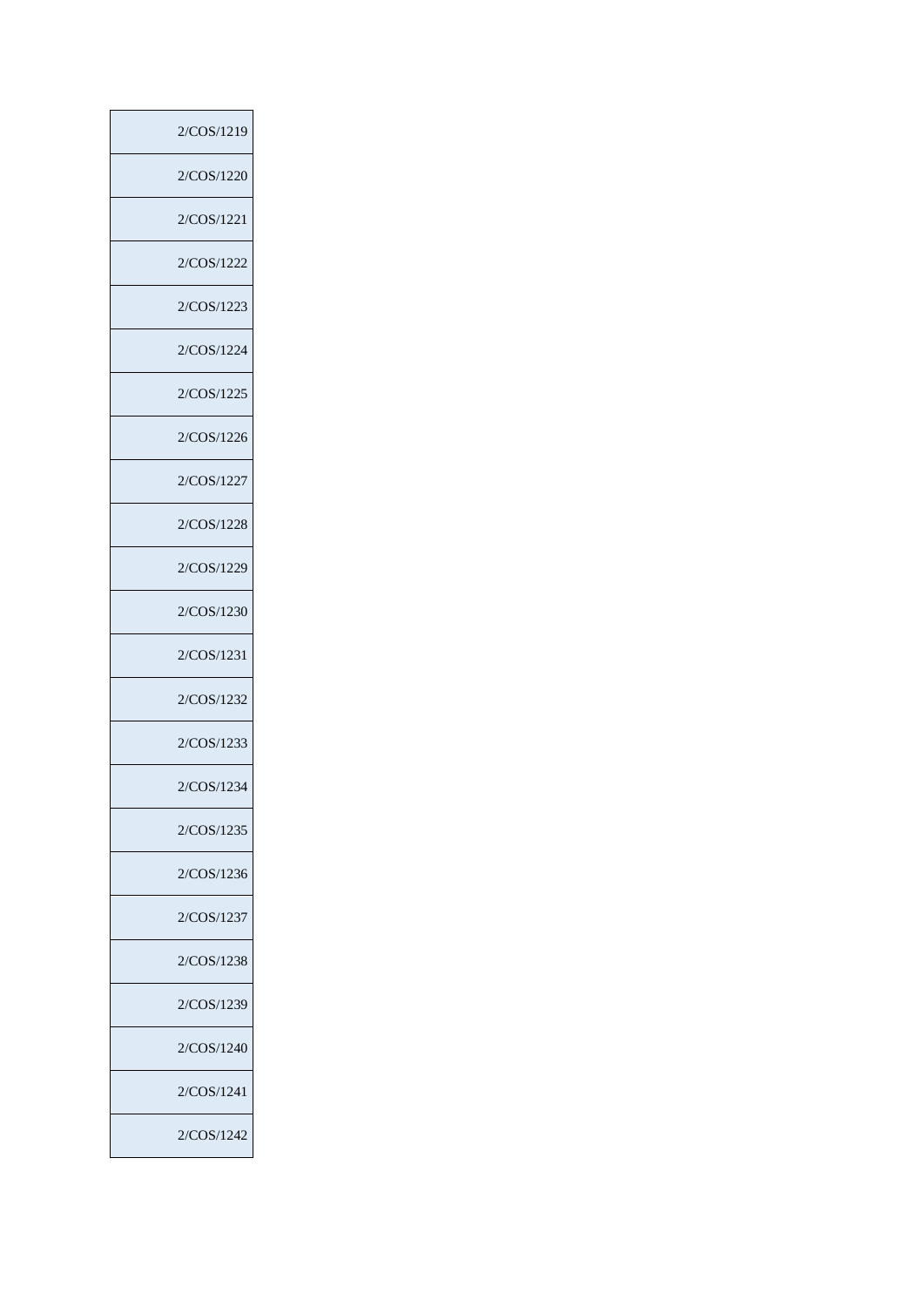| 2/COS/1243 |
|------------|
| 2/COS/1244 |
| 2/COS/1245 |
| 2/COS/1246 |
| 2/COS/1247 |
| 2/COS/1248 |
| 2/COS/1249 |
| 2/COS/1250 |
| 2/COS/1251 |
| 2/COS/1252 |
| 2/COS/1253 |
| 2/COS/1254 |
| 2/COS/1255 |
| 2/COS/1256 |
| 2/COS/1257 |
| 2/COS/1258 |
| 2/COS/1259 |
| 2/COS/1260 |
| 2/COS/1261 |
| 2/COS/1262 |
| 2/COS/1263 |
| 2/COS/1264 |
| 2/COS/1265 |
| 2/COS/1266 |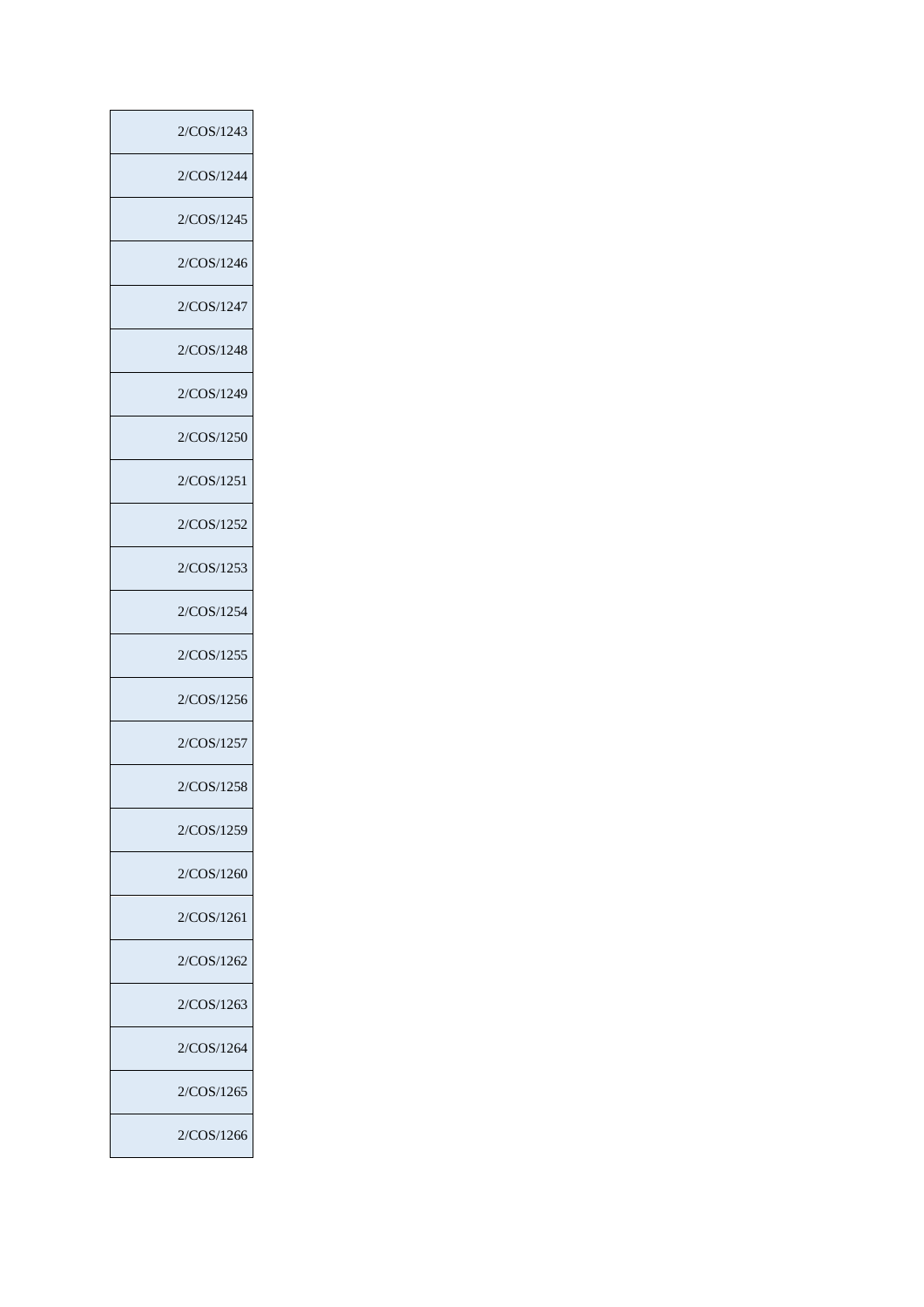| 2/COS/1267 |
|------------|
| 2/COS/1268 |
| 2/COS/1269 |
| 2/COS/1270 |
| 2/COS/1271 |
| 2/COS/1272 |
| 2/COS/1273 |
| 2/COS/1274 |
| 2/COS/1275 |
| 2/COS/1276 |
| 2/COS/1277 |
| 2/COS/1278 |
| 2/COS/1279 |
| 2/COS/1280 |
| 2/COS/1281 |
| 2/COS/1282 |
| 2/COS/1283 |
| 2/COS/1284 |
| 2/COS/1285 |
| 2/COS/1286 |
| 2/COS/1287 |
| 2/COS/1288 |
| 2/COS/1289 |
| 2/COS/1290 |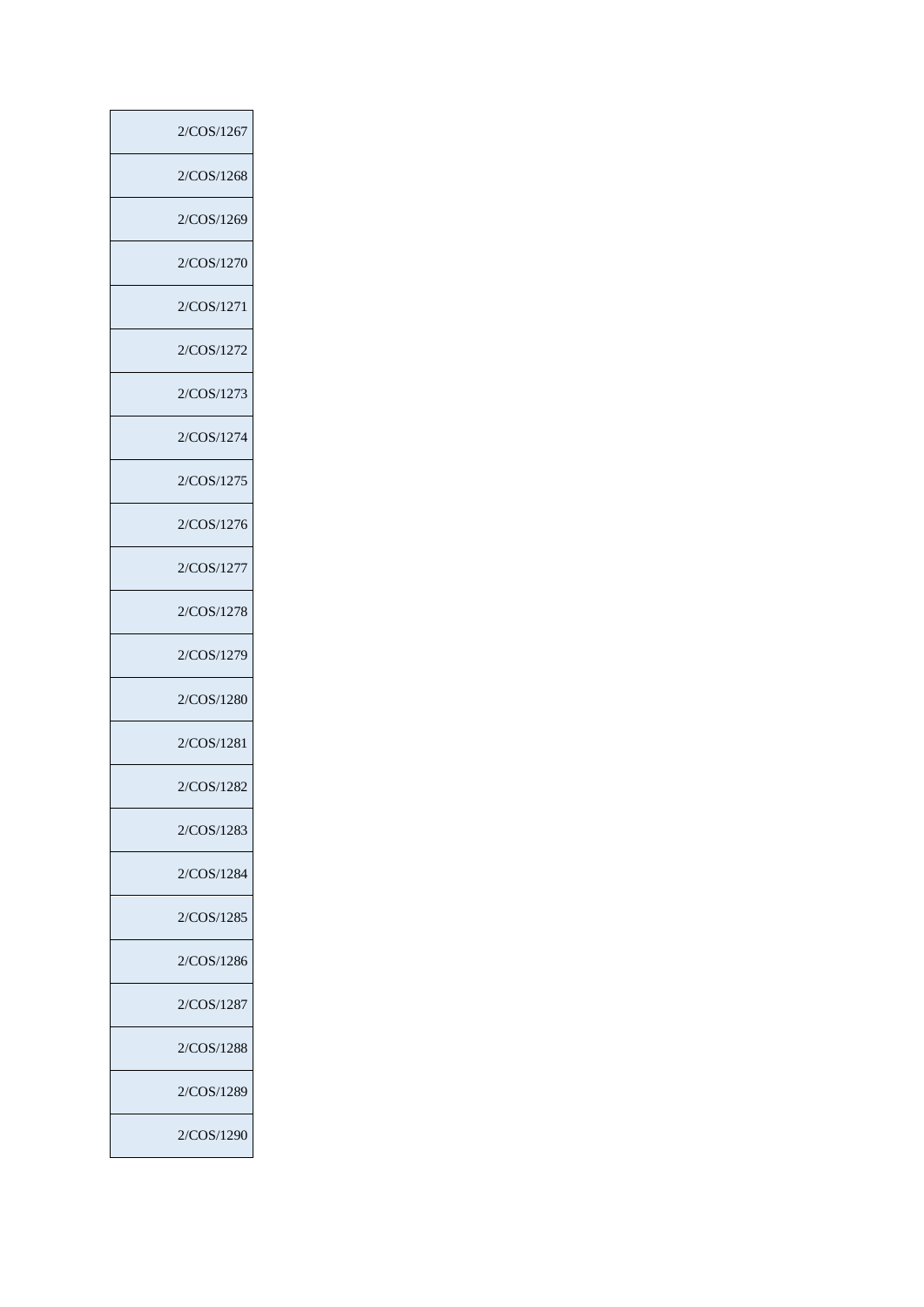| 2/COS/1291 |
|------------|
| 2/COS/1292 |
| 2/COS/1293 |
| 2/COS/1294 |
| 2/COS/1295 |
| 2/COS/1296 |
| 2/COS/1297 |
| 2/COS/1298 |
| 2/COS/1299 |
| 2/COS/1300 |
| 2/COS/1301 |
| 2/COS/1302 |
| 2/COS/1303 |
| 2/COS/1304 |
| 2/COS/1305 |
| 2/COS/1306 |
| 2/COS/1307 |
| 2/COS/1308 |
| 2/COS/1309 |
| 2/COS/1310 |
| 2/COS/1311 |
| 2/COS/1312 |
| 2/COS/1313 |
| 2/COS/1314 |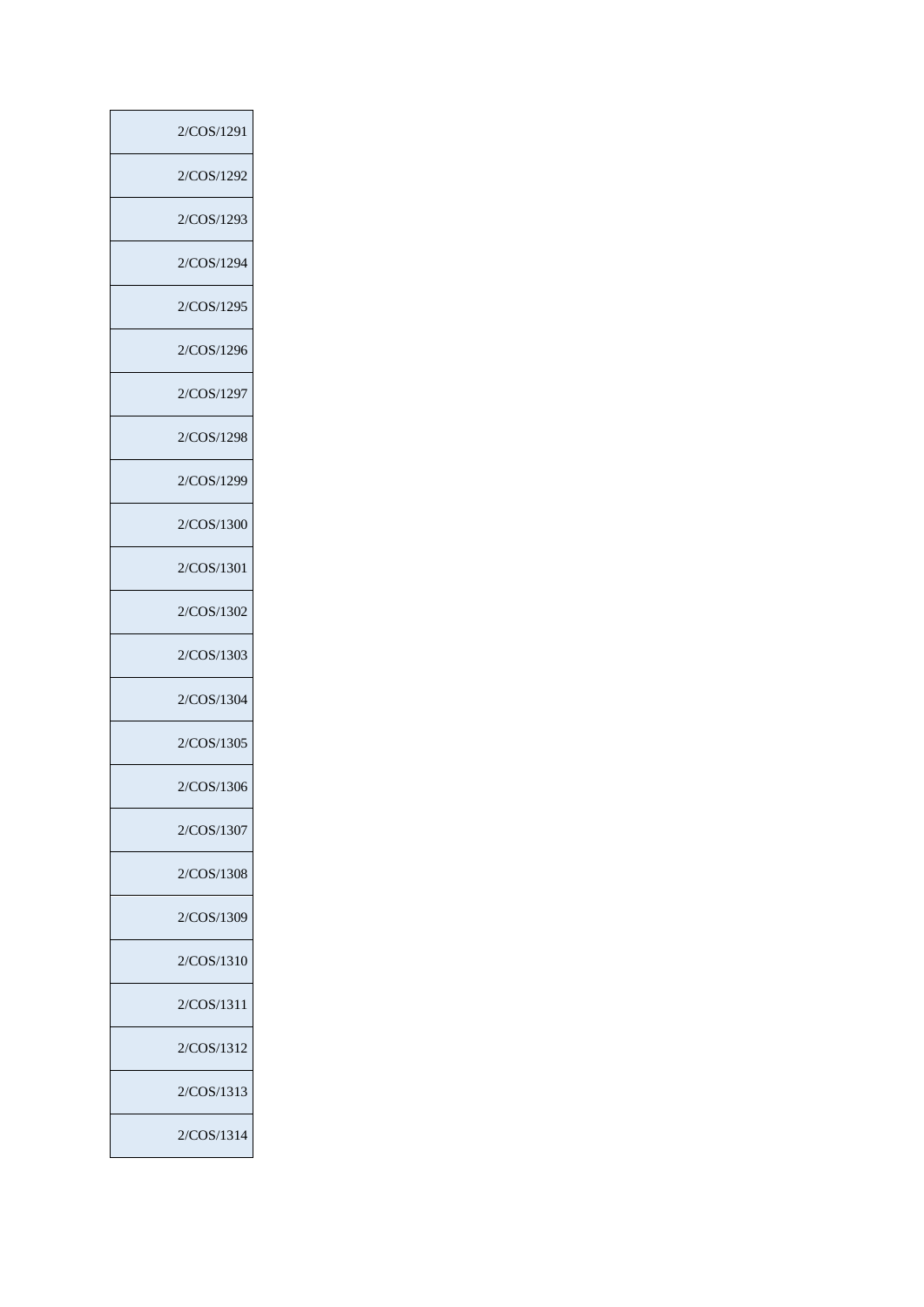| 2/COS/1315 |
|------------|
| 2/COS/1316 |
| 2/COS/1317 |
| 2/COS/1318 |
| 2/COS/1319 |
| 2/COS/1320 |
| 2/COS/1321 |
| 2/COS/1322 |
| 2/COS/1323 |
| 2/COS/1324 |
| 2/COS/1325 |
| 2/COS/1326 |
| 2/COS/1327 |
| 2/COS/1328 |
| 2/COS/1329 |
| 2/COS/1330 |
| 2/COS/1331 |
| 2/COS/1332 |
| 2/COS/1333 |
| 2/COS/1334 |
| 3/COS/113  |
| 3/COS/114  |
| 3/COS/115  |
| 3/COS/116  |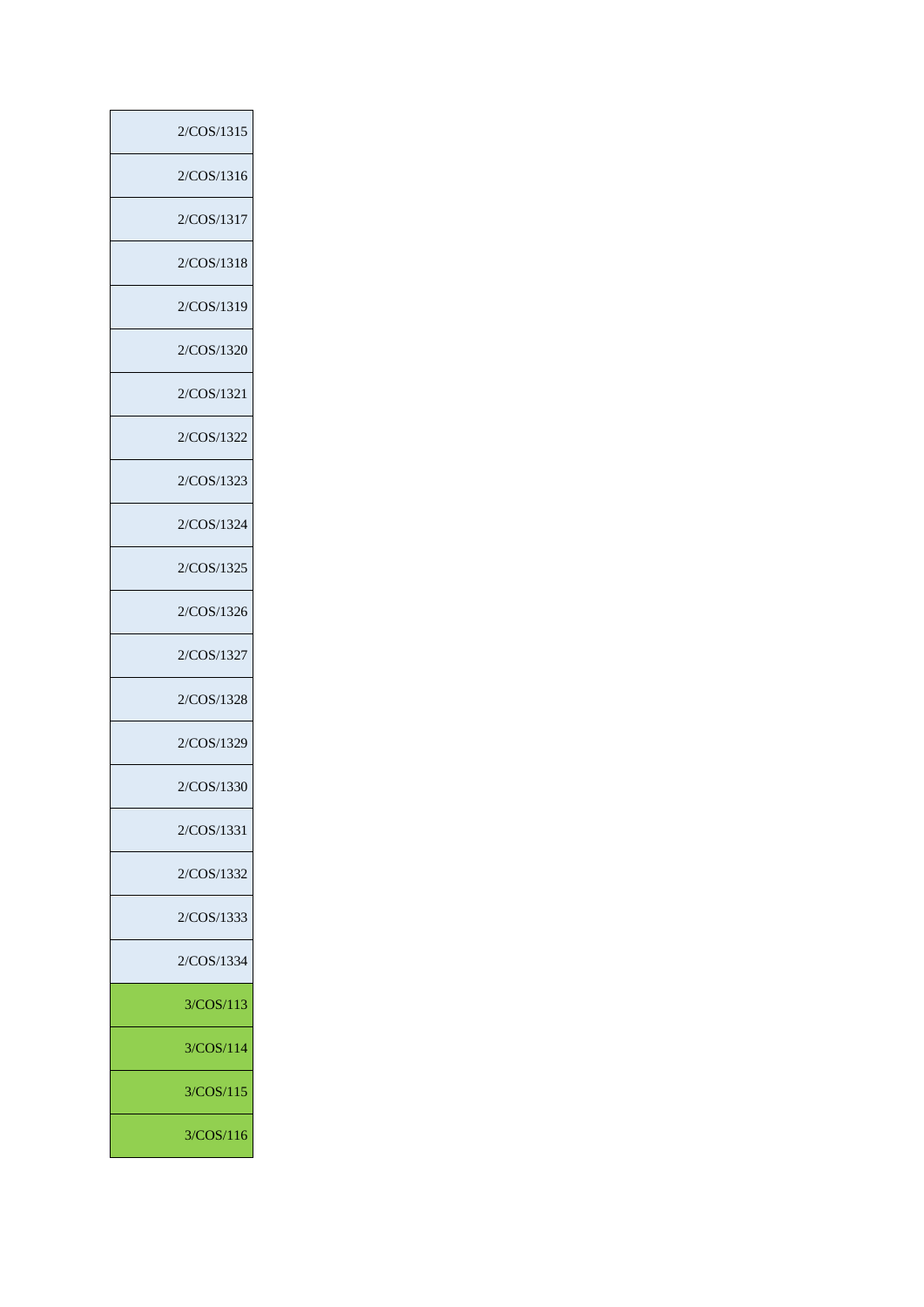| 3/COS/117 |  |
|-----------|--|
| 3/COS/118 |  |
| 3/COS/119 |  |
| 3/COS/120 |  |
| 3/COS/121 |  |
| 3/COS/122 |  |
| 3/COS/123 |  |
| 3/COS/124 |  |
| 3/COS/125 |  |
| 3/COS/126 |  |
| 3/COS/127 |  |
| 3/COS/128 |  |
| 3/COS/129 |  |
| 3/COS/130 |  |
| 3/COS/131 |  |
| 3/COS/132 |  |
| 3/COS/133 |  |
| 3/COS/134 |  |
| 3/COS/135 |  |
| 3/COS/136 |  |
| 3/COS/137 |  |
| 3/COS/138 |  |
| 3/COS/139 |  |
| 3/COS/140 |  |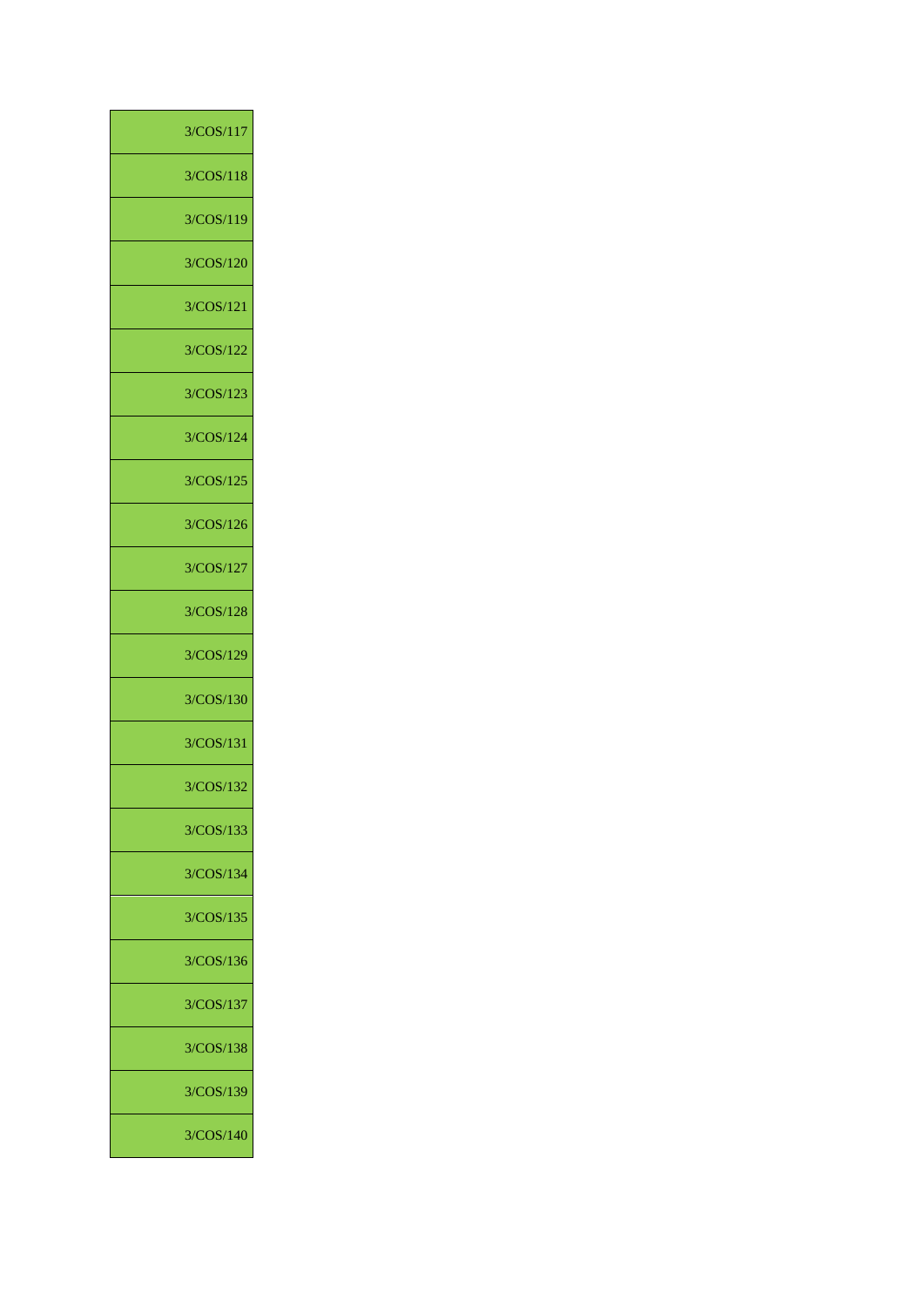| 3/COS/142<br>3/COS/143<br>3/COS/144<br>3/COS/145<br>3/COS/146<br>3/COS/147<br>3/COS/148<br>3/COS/149<br>3/COS/150<br>3/COS/151<br>3/COS/152<br>3/COS/153<br>3/COS/154<br>3/COS/155<br>3/COS/156<br>3/COS/157<br>3/COS/158<br>3/COS/159<br>3/COS/160<br>3/COS/161<br>3/COS/162<br>3/COS/163<br>3/COS/164 | 3/COS/141 |
|---------------------------------------------------------------------------------------------------------------------------------------------------------------------------------------------------------------------------------------------------------------------------------------------------------|-----------|
|                                                                                                                                                                                                                                                                                                         |           |
|                                                                                                                                                                                                                                                                                                         |           |
|                                                                                                                                                                                                                                                                                                         |           |
|                                                                                                                                                                                                                                                                                                         |           |
|                                                                                                                                                                                                                                                                                                         |           |
|                                                                                                                                                                                                                                                                                                         |           |
|                                                                                                                                                                                                                                                                                                         |           |
|                                                                                                                                                                                                                                                                                                         |           |
|                                                                                                                                                                                                                                                                                                         |           |
|                                                                                                                                                                                                                                                                                                         |           |
|                                                                                                                                                                                                                                                                                                         |           |
|                                                                                                                                                                                                                                                                                                         |           |
|                                                                                                                                                                                                                                                                                                         |           |
|                                                                                                                                                                                                                                                                                                         |           |
|                                                                                                                                                                                                                                                                                                         |           |
|                                                                                                                                                                                                                                                                                                         |           |
|                                                                                                                                                                                                                                                                                                         |           |
|                                                                                                                                                                                                                                                                                                         |           |
|                                                                                                                                                                                                                                                                                                         |           |
|                                                                                                                                                                                                                                                                                                         |           |
|                                                                                                                                                                                                                                                                                                         |           |
|                                                                                                                                                                                                                                                                                                         |           |
|                                                                                                                                                                                                                                                                                                         |           |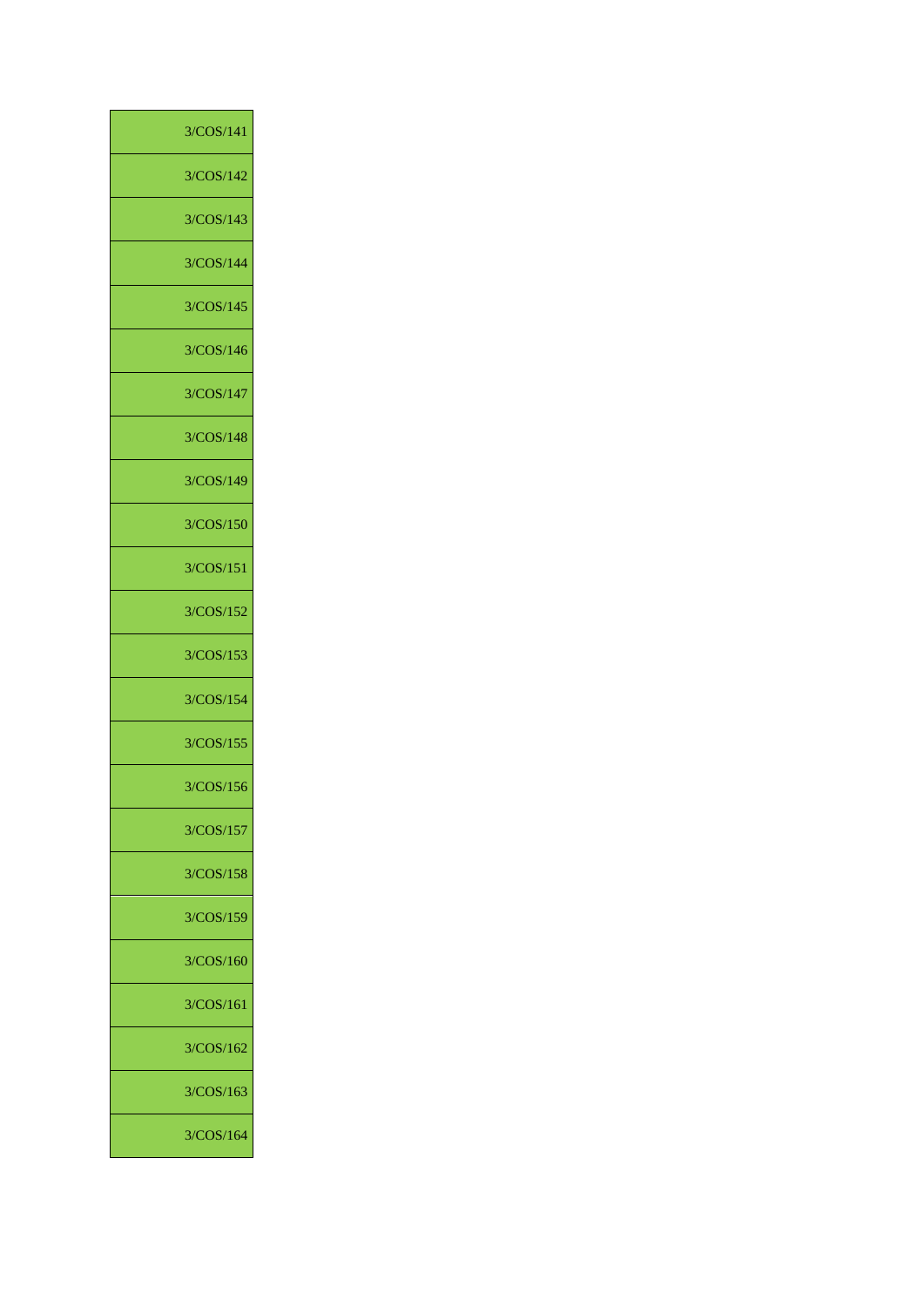| 3/COS/165 |
|-----------|
| 3/COS/166 |
| 3/COS/167 |
| 3/COS/168 |
| 3/COS/169 |
| 3/COS/170 |
| 3/COS/171 |
| 3/COS/172 |
| 3/COS/173 |
| 3/COS/174 |
| 3/COS/175 |
| 3/COS/176 |
| 3/COS/177 |
| 3/COS/178 |
| 3/COS/179 |
| 3/COS/180 |
| 4/COS/326 |
| 4/COS/327 |
| 4/COS/328 |
| 4/COS/329 |
| 4/COS/330 |
| 4/COS/331 |
| 4/COS/332 |
| 4/COS/333 |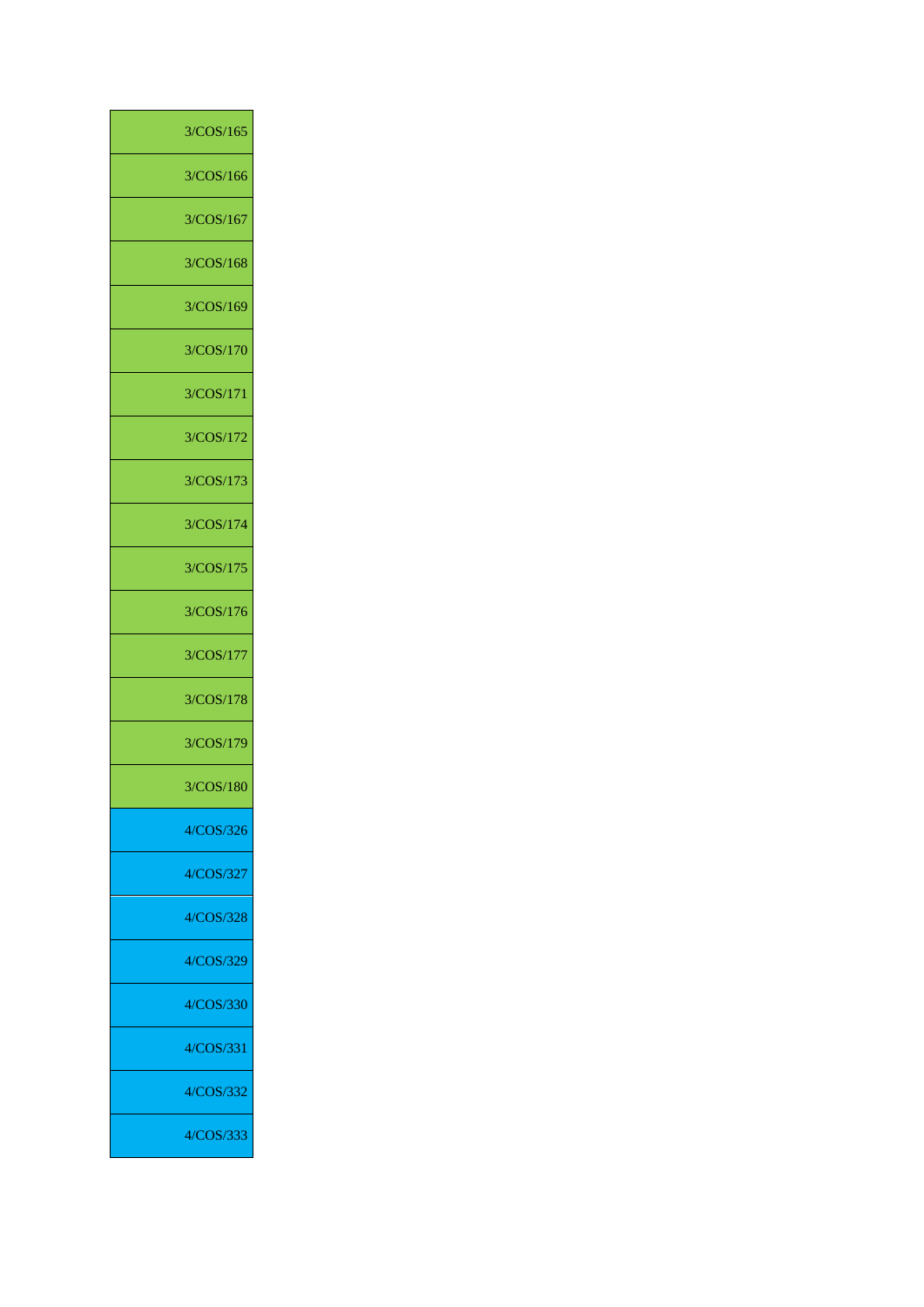| 4/COS/334 |
|-----------|
| 4/COS/335 |
| 4/COS/336 |
| 4/COS/337 |
| 4/COS/338 |
| 4/COS/339 |
| 4/COS/340 |
| 4/COS/341 |
| 4/COS/342 |
| 4/COS/343 |
| 4/COS/344 |
| 4/COS/345 |
| 4/COS/346 |
| 4/COS/347 |
| 4/COS/348 |
| 4/COS/349 |
| 4/COS/350 |
| 4/COS/351 |
| 4/COS/352 |
| 4/COS/353 |
| 4/COS/354 |
| 4/COS/355 |
| 4/COS/356 |
| 4/COS/357 |
|           |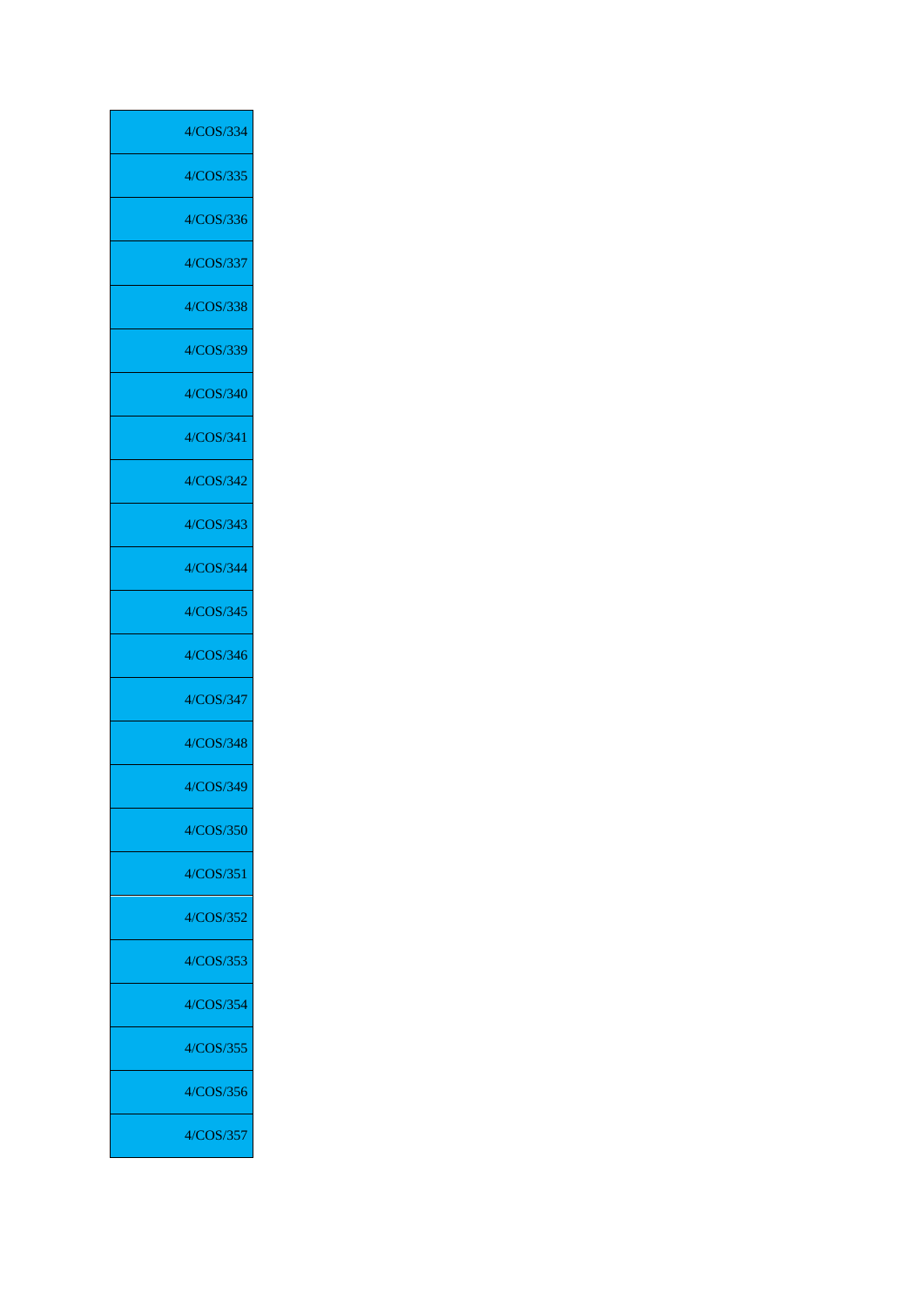| 4/COS/358 |
|-----------|
| 4/COS/359 |
| 4/COS/360 |
| 4/COS/361 |
| 4/COS/362 |
| 4/COS/363 |
| 4/COS/364 |
| 4/COS/365 |
| 4/COS/366 |
| 4/COS/367 |
| 4/COS/368 |
| 4/COS/369 |
| 4/COS/370 |
| 4/COS/371 |
| 4/COS/372 |
| 4/COS/373 |
| 4/COS/374 |
| 4/COS/375 |
| 4/COS/376 |
| 4/COS/377 |
| 4/COS/378 |
| 4/COS/379 |
| 4/COS/380 |
| 4/COS/381 |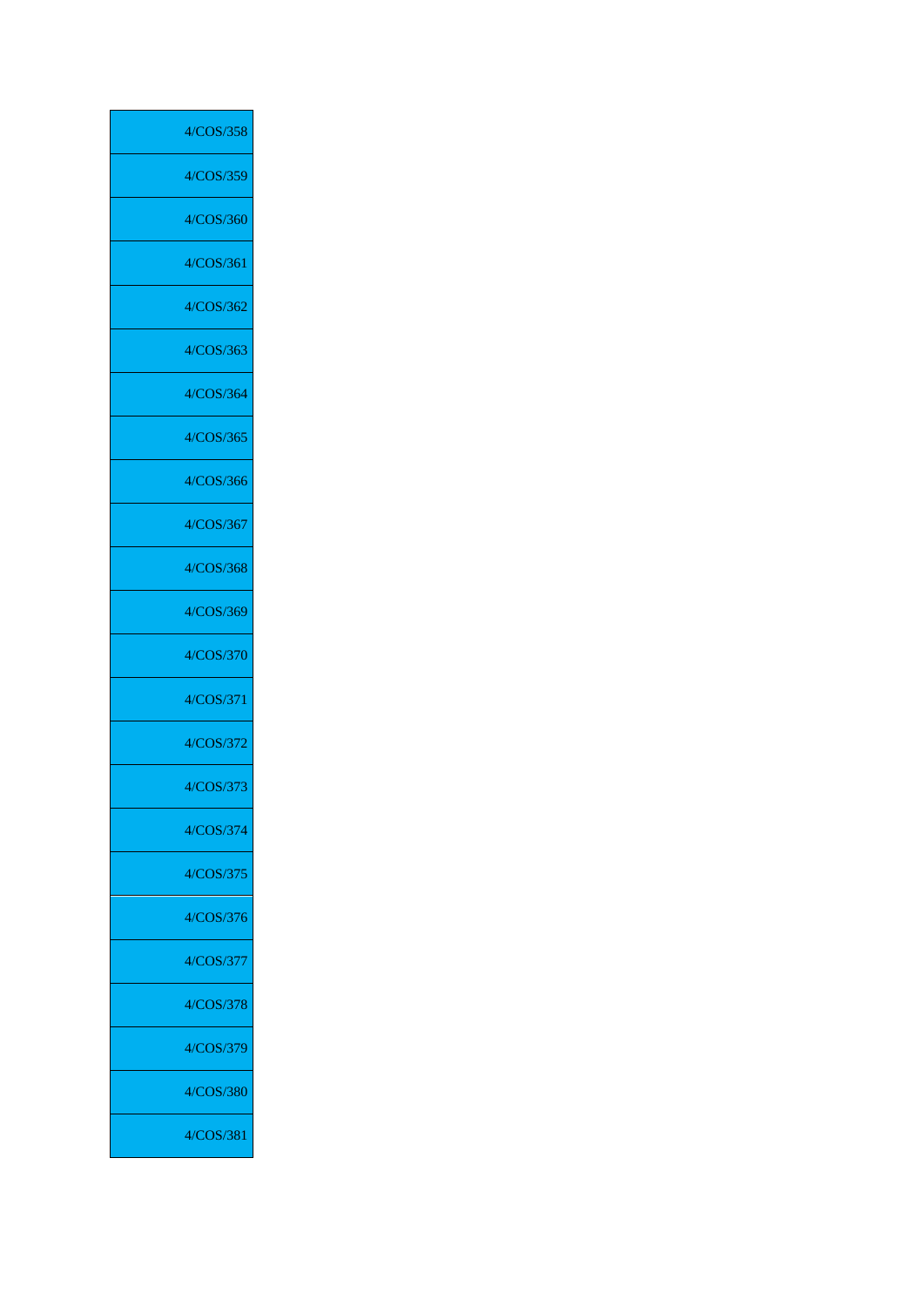| 4/COS/382 |
|-----------|
| 4/COS/383 |
| 4/COS/384 |
| 4/COS/385 |
| 4/COS/386 |
| 4/COS/387 |
| 4/COS/388 |
| 4/COS/389 |
| 4/COS/390 |
| 4/COS/391 |
| 4/COS/392 |
| 4/COS/393 |
| 4/COS/394 |
| 4/COS/395 |
| 4/COS/396 |
| 4/COS/397 |
| 4/COS/398 |
| 4/COS/399 |
| 4/COS/400 |
| 4/COS/401 |
| 4/COS/402 |
| 4/COS/403 |
| 4/COS/404 |
| 4/COS/405 |
|           |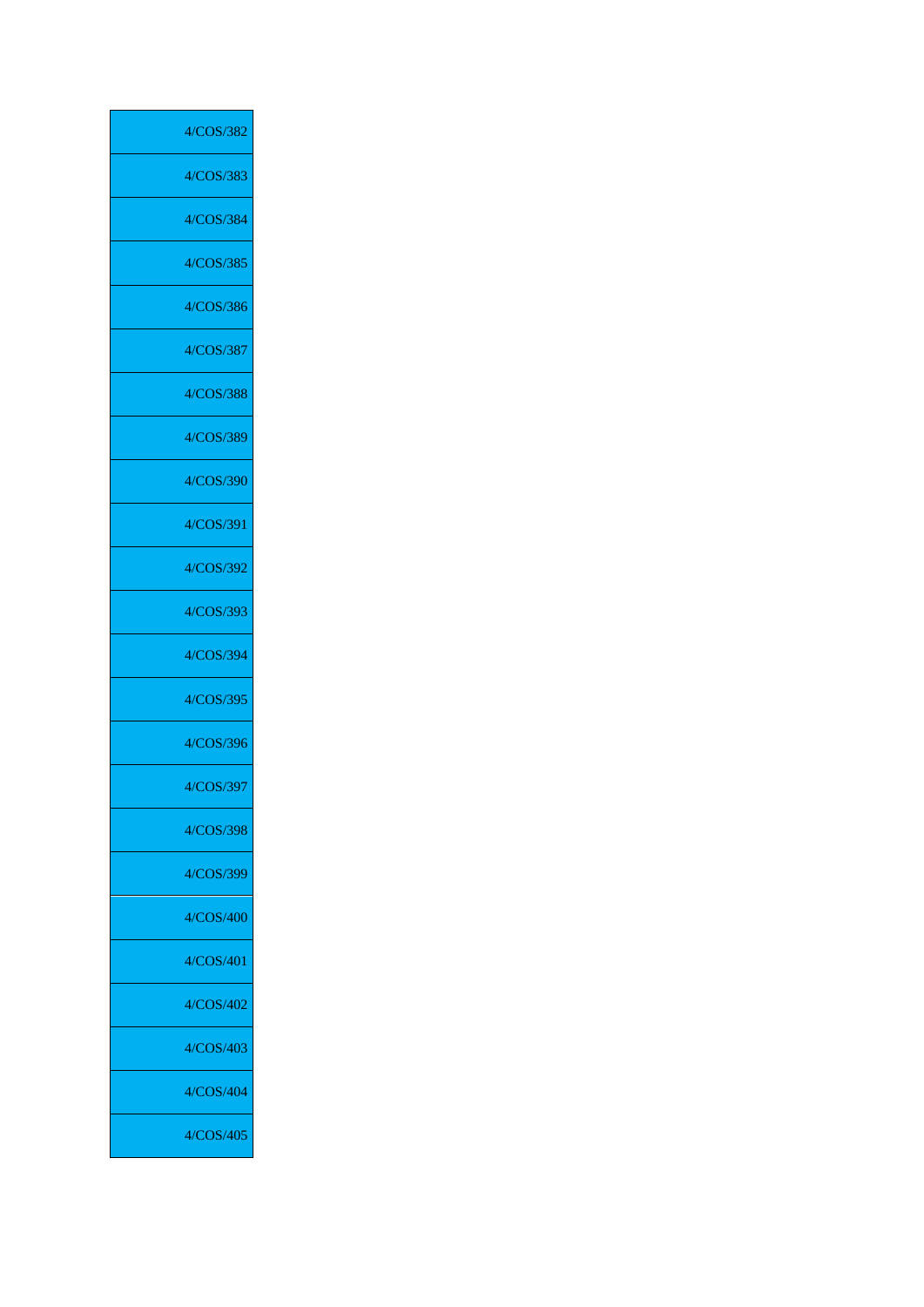| 4/COS/406 |
|-----------|
| 4/COS/407 |
| 4/COS/408 |
| 4/COS/409 |
| 4/COS/410 |
| 4/COS/411 |
| 4/COS/412 |
| 4/COS/413 |
| 4/COS/414 |
| 4/COS/415 |
| 4/COS/416 |
| 4/COS/417 |
| 4/COS/418 |
| 4/COS/419 |
| 4/COS/420 |
| 4/COS/421 |
| 4/COS/422 |
| 4/COS/423 |
| 4/COS/424 |
| 4/COS/425 |
| 4/COS/426 |
| 4/COS/427 |
| 4/COS/428 |
| 4/COS/429 |
|           |